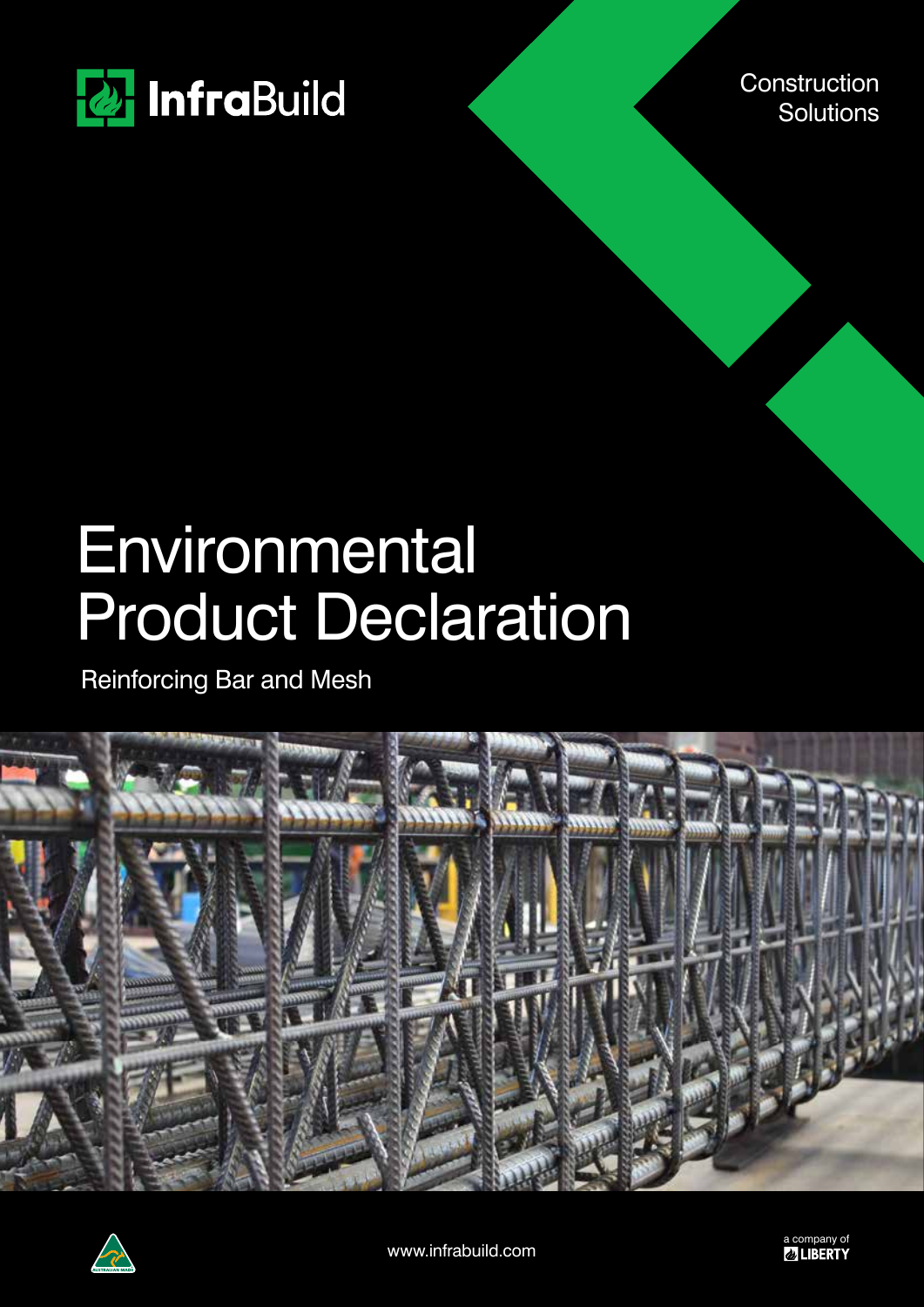Produced under EPD Australasia by thinkstep-anz in accordance with ISO 14025 and EN 15804

Publication date 2016-11-08<br>Version date 2020-09-21 Version date<br>Valid until Geographical scope

EPD registration number S-P-00857 Version 1.1. 2025-09-21<br>Australia

## General information

An Environmental Product Declaration, or EPD, is a standardised and verified way of quantifying the environmental impacts of a product based on a consistent set of rules known as PCR (Product Category Rules).

| <b>Declaration</b>                                                          |                                                                    | <b>InfraBuild Australia Pty Ltd</b>                                                      |  |  |  |
|-----------------------------------------------------------------------------|--------------------------------------------------------------------|------------------------------------------------------------------------------------------|--|--|--|
| owner:                                                                      | <b>&amp;</b> InfraBuild                                            | www.infrabuild.com<br>Web:                                                               |  |  |  |
|                                                                             |                                                                    | buildingpossibilities@infrabuild.com<br>Email                                            |  |  |  |
| <b>EPD</b>                                                                  |                                                                    | thinkstep Pty Ltd                                                                        |  |  |  |
| produced                                                                    | thinkstep                                                          | www.thinkstep-anz.com<br>Web:                                                            |  |  |  |
| by:                                                                         | anz                                                                | Email:<br>info@thinkstep-anz.com                                                         |  |  |  |
|                                                                             |                                                                    | 616 Harris Street, Ultimo, New South Wales 2007, Australia<br>Post:                      |  |  |  |
| <b>EPD</b>                                                                  |                                                                    | <b>EPD Australasia Ltd</b>                                                               |  |  |  |
| Programme                                                                   |                                                                    | www.epd-australasia.com<br>Web:                                                          |  |  |  |
| Operator:                                                                   | ENVIRONMENTAL PRODUCT DECLARATION                                  | info@epd-australasia.com<br>Email:                                                       |  |  |  |
|                                                                             |                                                                    | 315a Hardy Street, Nelson 7010, New Zealand<br>Post:                                     |  |  |  |
|                                                                             |                                                                    |                                                                                          |  |  |  |
|                                                                             | CEN standard EN 15804 served as the core PCR:                      |                                                                                          |  |  |  |
| PCR:                                                                        |                                                                    | PCR 2012:01 Construction products and Construction services,<br>Version 2.31, 2019-12-20 |  |  |  |
|                                                                             | PCR review was conducted by:                                       | The Technical Committee of the International EPD® System                                 |  |  |  |
| Chair:                                                                      |                                                                    | Massimo Marino. Contact via info@environdec.com                                          |  |  |  |
| to ISO 14025:                                                               | Independent verification of the<br>declaration and data, according | EPD process certification (Internal)<br>EPD verification (External)<br>☑                 |  |  |  |
| <b>Third</b><br>party<br>verifier:                                          |                                                                    | Rob Rouwette (start2see Pty Ltd)<br>Rob.Rouwette@start2see.com.au<br>Email:              |  |  |  |
| Verifier accredited<br>or approved by:<br>ENVIRONMENTAL PRODUCT DECLARATION |                                                                    | <b>EPD Australasia Ltd</b>                                                               |  |  |  |

| <b>Version</b> | <b>Date and Description</b>                                                                                                                                                |
|----------------|----------------------------------------------------------------------------------------------------------------------------------------------------------------------------|
|                | November 2016 – Original EPD released under OneSteel Reinforcing brand.                                                                                                    |
|                | September 2020 – Updated in line with 5-year validity, including updated hotspot data covering over 95% of all<br>impacts. Rebranded as InfraBuild Construction Solutions. |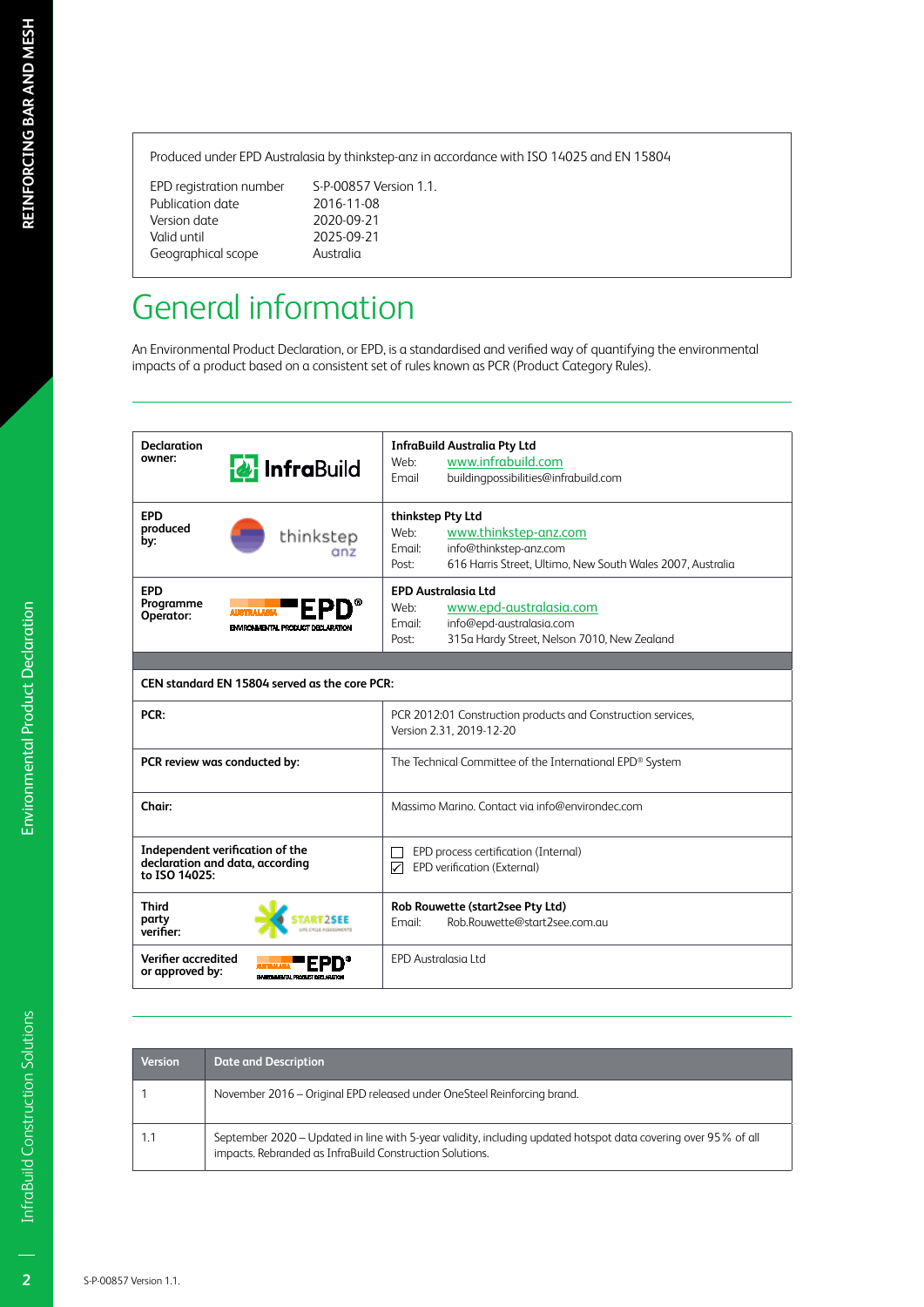# Environmental Product Declaration

## **Contents**

| <b>General information</b>                     | $\overline{2}$ |
|------------------------------------------------|----------------|
| Table of contents                              | 3              |
| Welcome                                        | 4              |
| How to use this EPD                            | 5              |
| Benefits of using this EPD                     | 6              |
| Benefits of using InfraBuild products          | 7              |
| Reinforcing Bar and Mesh products              | 8              |
| Steelmaking processes                          | 9              |
| The Material Circularity Indicator / ISO 14001 | 11             |
| <b>Technical information</b>                   | 13             |
| <b>Reinforcing Bar</b>                         | 16             |
| <b>Reinforcing Mesh</b>                        | 19             |
| Acronyms                                       | 22             |
| <b>References</b>                              | 23             |

S-P-00857 Version 1.1.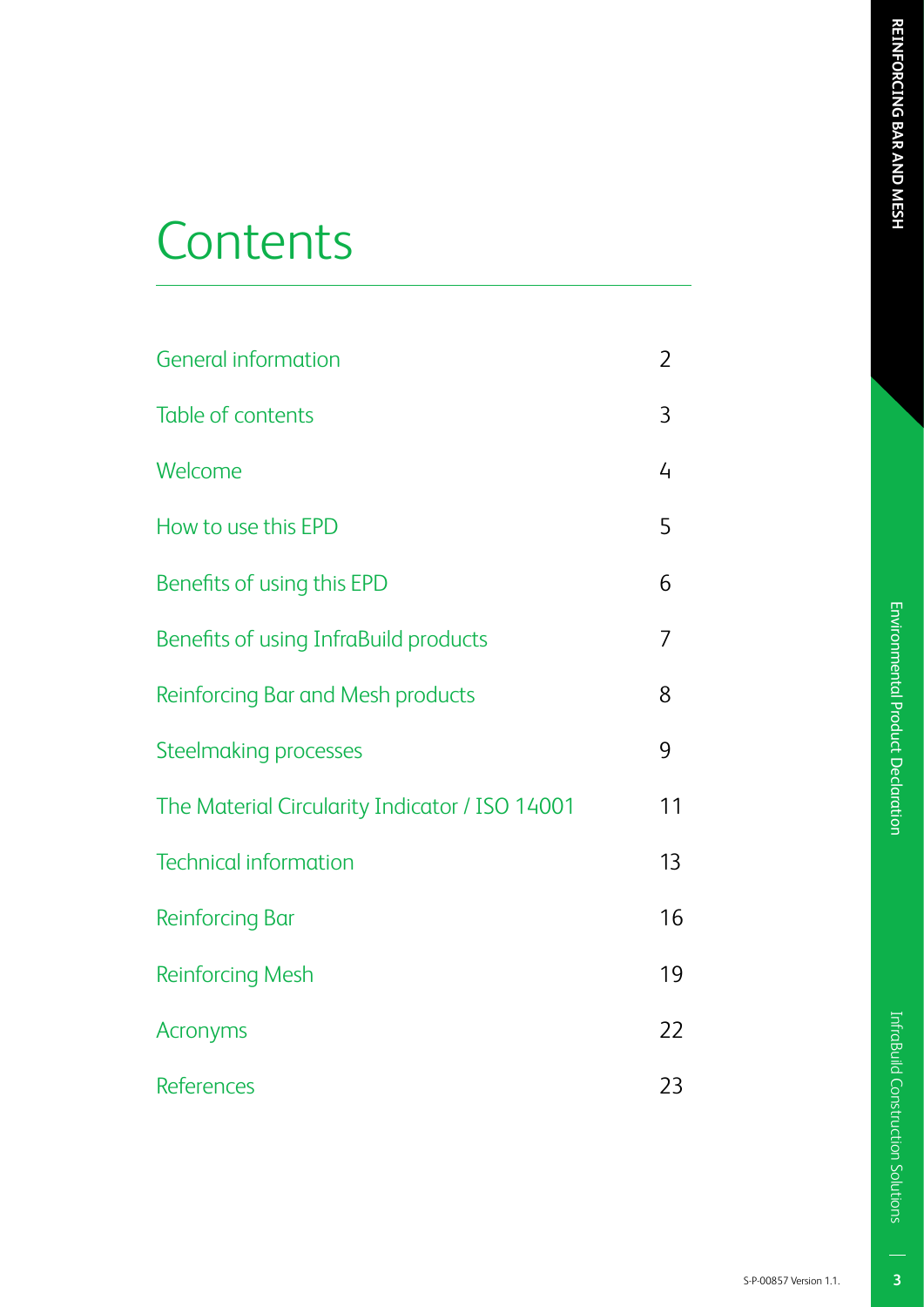# **& InfraBuild**

## Welcome

At InfraBuild, we are on a mission to inspire and drive nation-building infrastructure and the construction of Australia's tomorrow using local resources, sustainable solutions, new technology and big thinking.

InfraBuild is dedicated to conducting our business to global environmental, social and commercial standards and has stated its ambition to become carbon neutral by 2030. Our commitment to the environment includes optimising the eco-efficiency of our products through the product life cycle. This means improving resource and energy efficiencies in the production and distribution of our products, and during the use of steel products. We are committed to the promotion of the recovery, reuse and recycling of steel and other products.

InfraBuild's Environmental Product Declarations (EPDs) are independently verified and are premier contributors to our holistic commitment to the environmentally sustainable manufacture and application of our products. Alongside our sustainable manufacturing practices, as well as our expertise in technical product applications and customisation, EPDs are another way we are here to deliver value to our customers and the construction industry.

Recognising our customers' need and the increasing demand for standardisation and greater transparency around environmental performance, InfraBuild is proud to publish the sustainability credentials of our supply chain and products.

#### The major changes in this EPD include:

- As a result of the purchase by GFG Alliance in September 2017, OneSteel was rebranded into InfraBuild and Liberty Primary Steel
- Improvements in the GWP indicators of 9.3% for reinforcing bar and 22% for mesh
- Inclusion of a Material Circularity Indicator for the various products addressed within this EPD.

#### www.infrabuild.com

 $\overline{4}$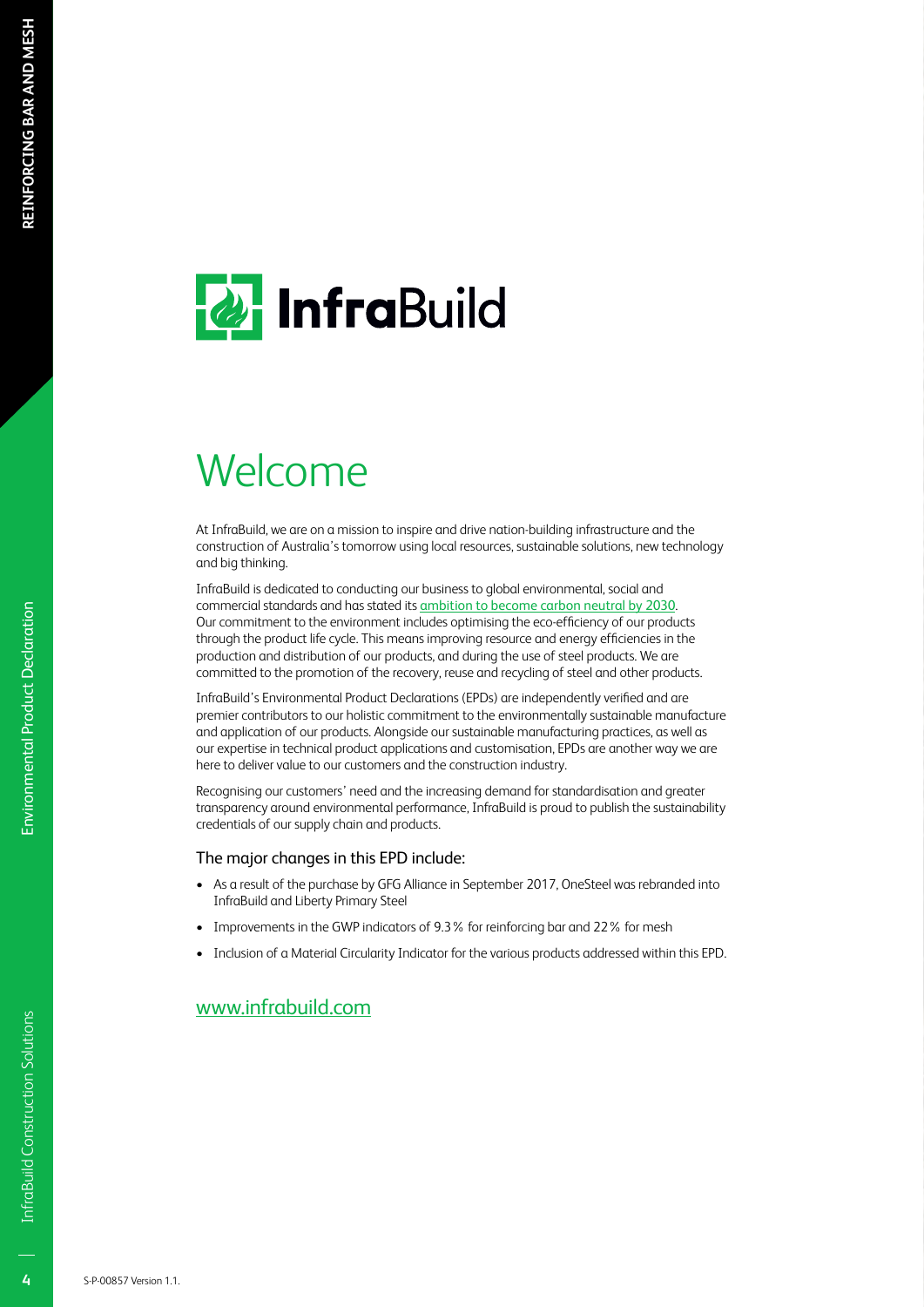## How to use this EPD

InfraBuild recognises the importance of the transparency and independent verification of our products' credentials. This Environmental Product Declaration (EPD) covers the environmental impacts of reinforcing bar and mesh.

Reinforcing bar and mesh is manufactured to AS/NZS 4671 *Steel reinforcing materials*.

Our products manufactured to AS/NZS 4671 are third-party certified by the Australasian Certification Authority for Reinforcing and Structural Steels (ACRS) to independently confirm they consistently meet the requirements of the Standard.

These products are typically used in the construction industry.

## General guidance

EPDs are independently verified documents that include information about the environmental impact of products throughout their life cycle.

EPDs require the completion of Life Cycle Inventory (LCI), a Life Cycle Assessment (LCA) and verification to best practice international and Australian standards.

- Life Cycle Inventory (LCI) is the collection of data on the inputs, processes and outputs within a defined system boundary
- Life Cycle Assessment (LCA) is the modelling of LCI in accordance with ISO 14040 and ISO 14044 Standards
- Third party verification of the output of the LCA in the format of an EPD.

The EPD owner has the sole ownership, liability and responsibility for the EPD.

## EPDs are not always comparable

When comparing EPDs it is important to recognise:

- EPDs within the same product category from different programmes may not be comparable
- EPDs of construction products may not be comparable if they do not comply with EN 15804 or if they are produced using different Product Category Rules
- EPDs of construction products from a group of manufacturers may not be comparable to an EPD of a similar construction product that has been generated by a single manufacturer.

Understanding the detail is important in comparisons. Expert analysis is required to ensure data is truly comparable to avoid unintended distortions.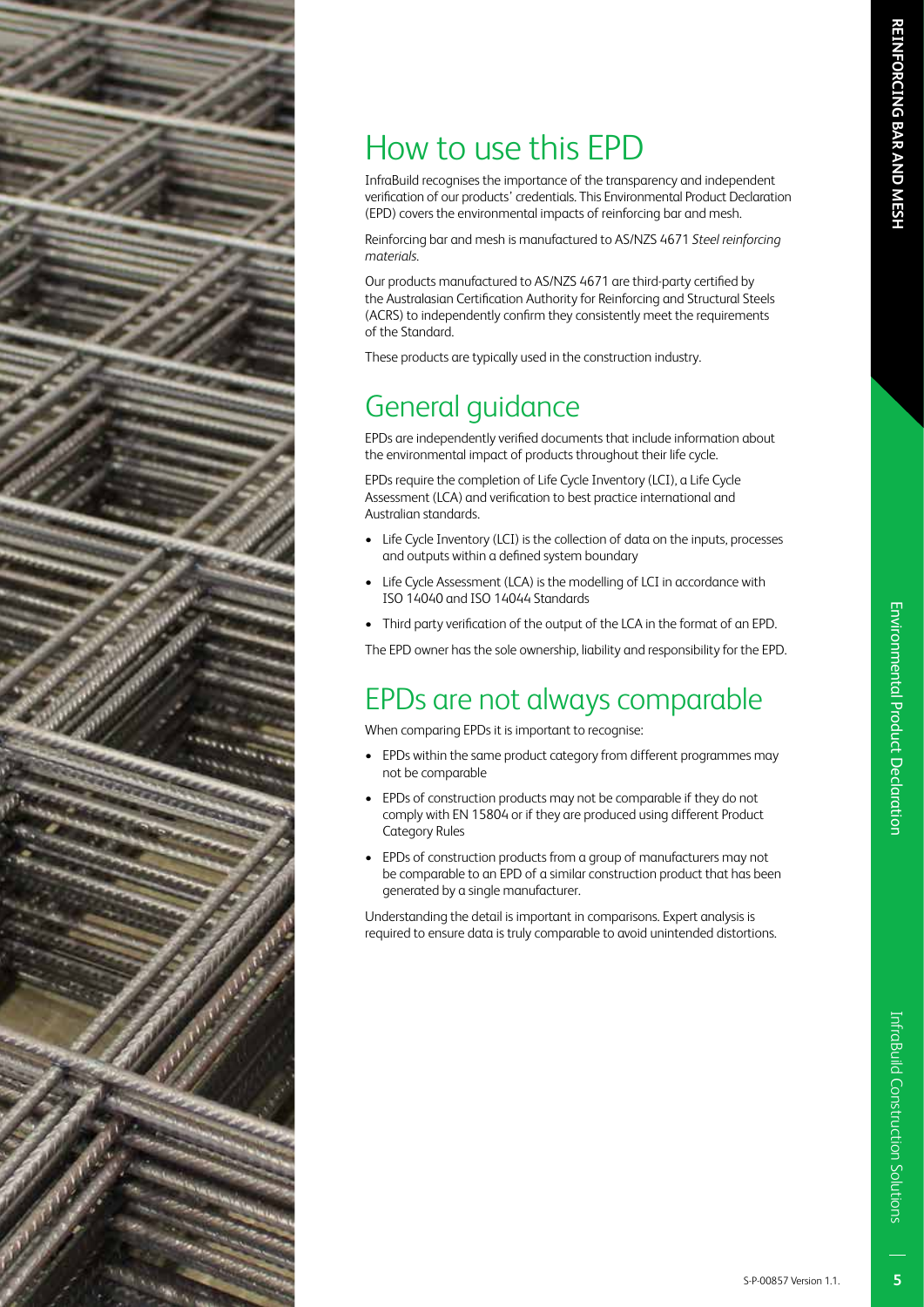## Benefits of using this EPD

- Provides an independently verified representation of the environmental impact of the InfraBuild product going into your project.
- Complies with the requirements of a valid EPD that is recognised in the Green Star Design & As Built v1.3 and Innovation Challenge of Green Star legacy tools by the Green Building Council of Australia (GBCA).
- Complies with the requirements of IS® rating tool by the Infrastructure Sustainability Council of Australia (ISCA).



#### Green Star® Points

This EPD complies with requirements under the Green Building Council of Australia's rating tool, Green Star – Design & As Built v1.3.

Green Star points for EPDs can be claimed under the Sustainable Products credit when the following criteria are met:

- $\checkmark$  EN 15804 and ISO 14025 compliant
- $\checkmark$  Verified by an independent third party
- $\checkmark$  Cradle-to-gate scope.

This EPD meets these requirements.



#### IS Tool®

This EPD complies with requirements under the Infrastructure Sustainability Council of Australia's IS® rating scheme:

- $\checkmark$  Compliant with ISO 14025
- $\checkmark$  Compliant with EN15804
- $\checkmark$  Verified by a third party.

This EPD may help your project achieve ISv2.0 Rso-7 or ISv1.2 Mat-2 credits under the IS® rating scheme.

#### ISCA ISupply

ISCA's ISupply Directory connects sustainable products and services with projects and assets undertaking an IS rating.

InfraBuild has been part of the ISupply Directory since its inception. Our listing within the ISupply directory can help your project or asset achieve sustainability outcomes rewarded under the IS rating scheme.

www.isupply.org.au/listing/structural-steel-reinforcing-bar-and-mesh-pre-stressingstrand-and-rail-products/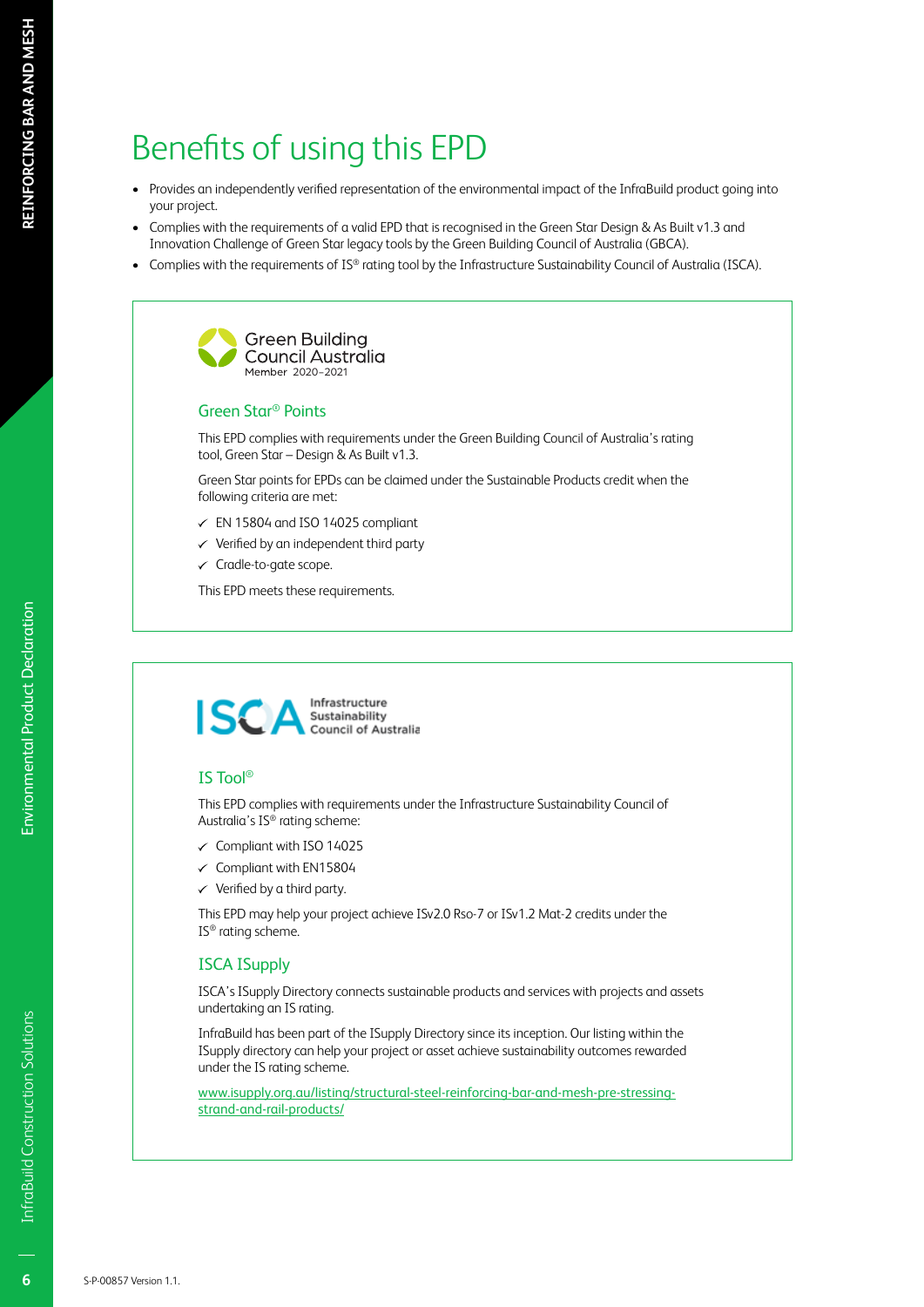## Benefits of using InfraBuild products

#### Why steel?

#### **Steel is fundamental to the way we live, work and play.**

As one of the most utilised materials in the world, steel supports the buildings we use, strengthens the roads and bridges that connect us and contributes to a more sustainable built environment.

From design and construction, through to building and infrastructure use, and then at the end of the asset lifespan, steel offers construction proponents unique sustainability benefits.

Steel can be readily adapted for various uses. It allows asset owners to modify existing structures to cater for future uses and tenants, as well as extending the structure's lifespan beyond its initial intent.

Steel is a 100% recyclable material, with no loss in material strength or quality.

Modern design techniques and the use of higher strength grades can also reduce the mass of steel used in structures.

To understand the environmental performance of steel, the full life cycle of steel must be taken into consideration. The key steps in the life cycle of steel are shown in Figure 1 (page 8).

#### Why InfraBuild?

#### **At InfraBuild, we understand that sustainability is not just about environmental impact.**

We strive to improve our social licence to operate across social, economic and environmental arenas while upholding our core values of Family, Change and Sustainability.

For more information refer to www.infrabuild.com

## High-strength steel

Viribar®750 is InfraBuild Construction Solutions' new range of 750 MPa grade, Class N (750N) bars for fitments in smaller diameters which are equivalent in force capacity to the existing 500 MPa grade, Class N (500N) bars. This equivalence means that the new Viribar®750 fitments can be substituted for the existing 500 MPa fitments for standard reinforced concrete columns.

By using Viribar®750, the 33% reduction in the mass of steel fitments has the potential to significantly improve the sustainability credentials and constructability of a project.

Projects that use Viribar®750 fitments can be awarded one (1) Green Star Innovation point. For more information, go to: www.gbca.org.au/faqs.asp?action=details&faqId=112

For more information on Viribar®750 fitments, go to: www.infrabuild.com/en-au/products-services/products/viribar-750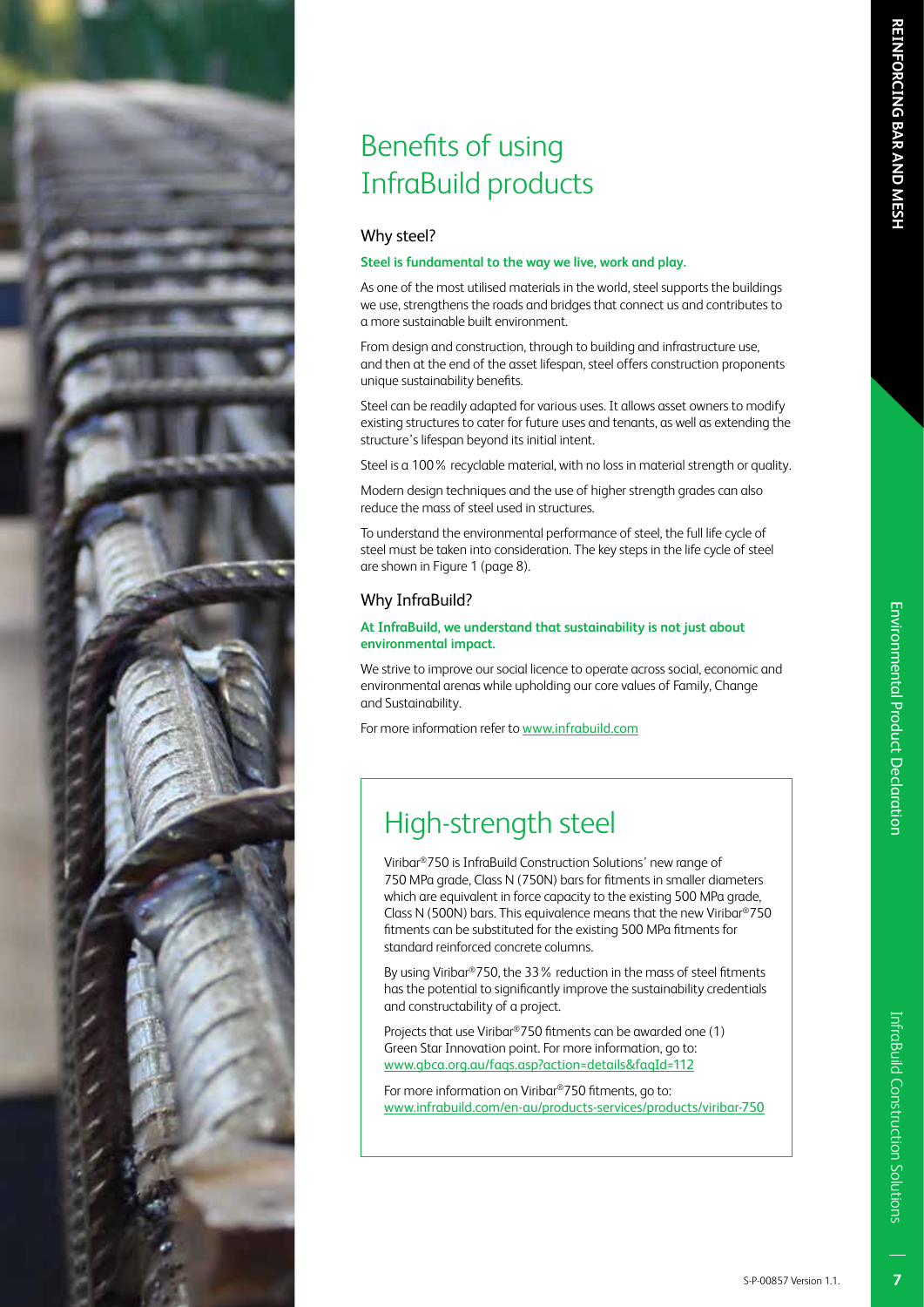

## Reinforcing Bar and Mesh products

This EPD includes data on two products. These are:

- 1. Reinforcing bar
- 2. Reinforcing mesh.

Each of the products included in this EPD are available in a wide range of sizes.

Under the United Nations Central Product Classification (UN CPC) InfraBuild reinforcing bar and mesh products fall into three categories:

- 41241: Bars and rods, hot-rolled, in irregularly wound coils, of iron and non-alloy steel
- 41242: Other bars and rods of iron or non-alloy steel, not further worked than forged, hot-rolled, hot-drawn or extruded, but including those twisted after rolling

• 41264: Bars and rods, cold-formed or cold-finished, of alloy steel.

Under the Australian and New Zealand Standard Industrial Classification (ANZSIC), the products within this EPD are described by the following Class Code and Title;

• 2221 Structural Steel Fabrication

The products are manufactured by InfraBuild at its major steelmaking and processing sites in Laverton, Vic and Rooty Hill, NSW and by Liberty Primary Steel at its integrated steelworks in Whyalla SA. A detailed description of the products can be found on pages 16 and 19.

This EPD relates to products manufactured by InfraBuild Construction Solutions and therefore does not include imported products or components. The production process is described conceptually hereafter in Figure 3 (page 10).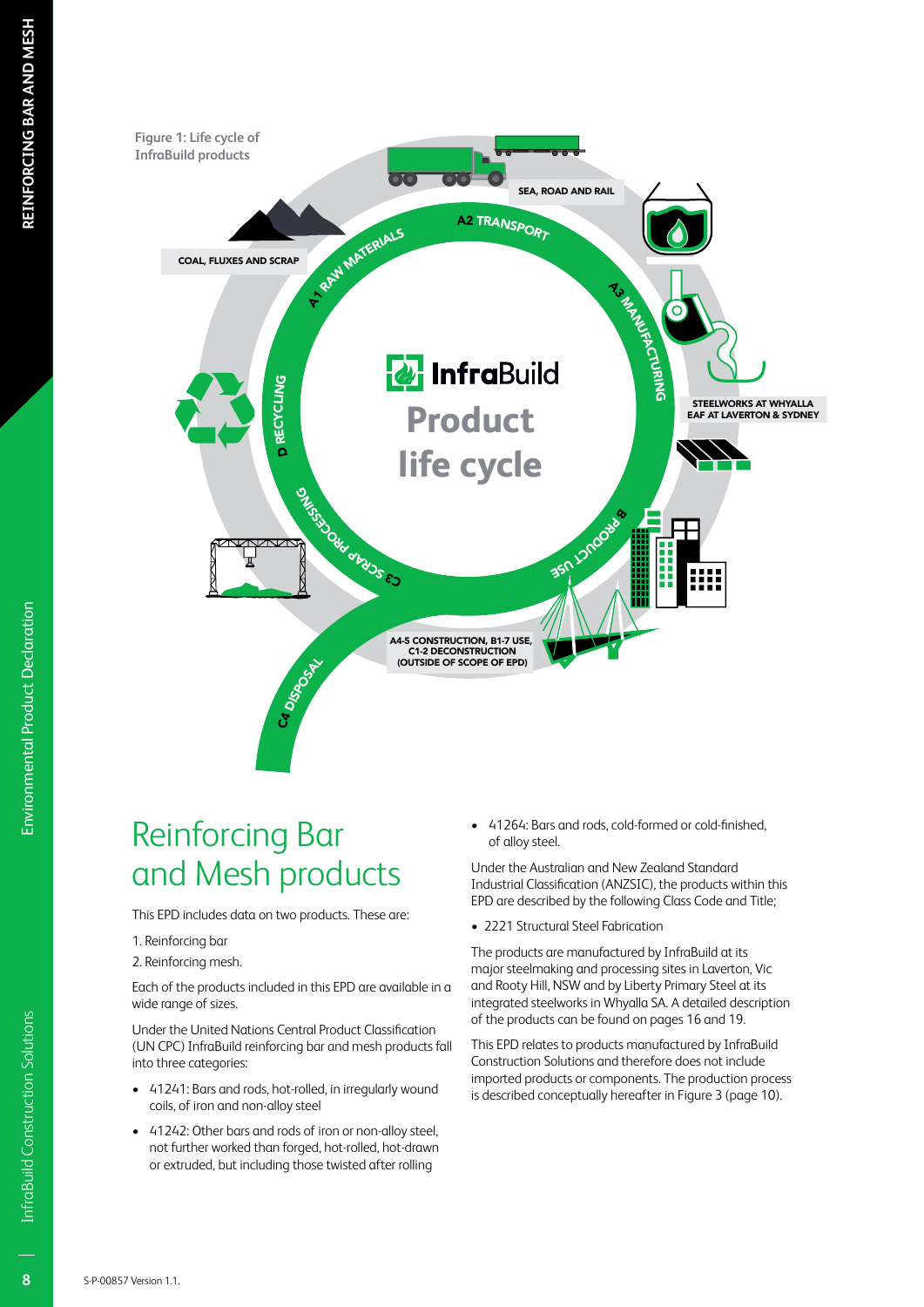InfraBuild uses steel produced using two different, but complementary, manufacturing processes.

**Steelmaking** 

processes

The first involves InfraBuild's Electric Arc Furnaces (EAF), which primarily use scrap steel and electricity.

The second uses Liberty Primary Steel's integrated steel mill at Whyalla, SA, which incorporates key unit processes such as coke manufacture, Blast Furnace (BF) and Basic Oxygen Steelmaking (BOS). This process primarily uses raw materials such as coal and iron ore.

These processes are complementary because EAF steelmaking cannot occur without scrap steel feed that has previously been created through the integrated steel manufacturing process.

The interdependency of the two processes is recognised by rating tools including Green Star® and IS® in that steel from both processes can contribute equally to obtaining credits under schemes.

Manufacturers and designers alike play a key role in improving the sustainability credentials of steel and steel structures.

Designers are encouraged to select the most suitable steel for an application to maximise the efficiency of the design and thus reduce the quantities consumed. As a manufacturer, InfraBuild works to provide products and services that are increasingly sustainable. These include our higher strength steel solutions that have the capacity to reduce the amount of steel consumed.



 $\overline{9}$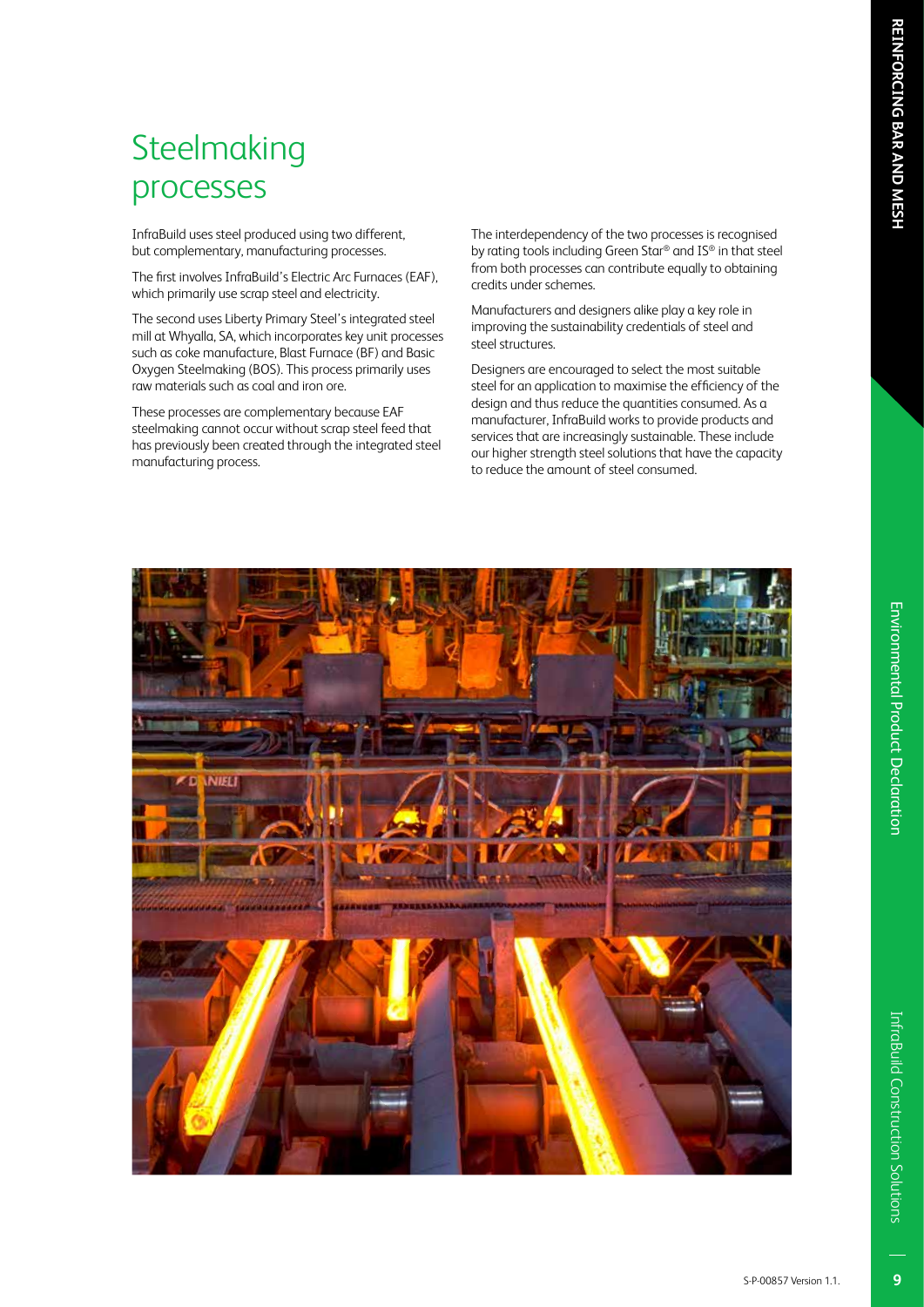#### **Figure 2: The typical composition of InfraBuild's bar and mesh products**



A range of alloys are used to manufacture the products and grades represented in this EPD. The use of alloys has been aggregated and averaged in this EPD. The impact of utilising alloys to produce different grades or products has no material impact on the outcome of this EPD.

Products have been grouped such that the variations between the EPD outcomes for individual sections within the same product grouping are deemed as not significant to the EPD result. The upstream manufacturing processes are common across the various products represented within a product group.

The products included in this EPD do not contain any substances of high concern as defined by European REACH regulation.

**Figure 3: Reinforcing bar and mesh products manufactured by InfraBuild**

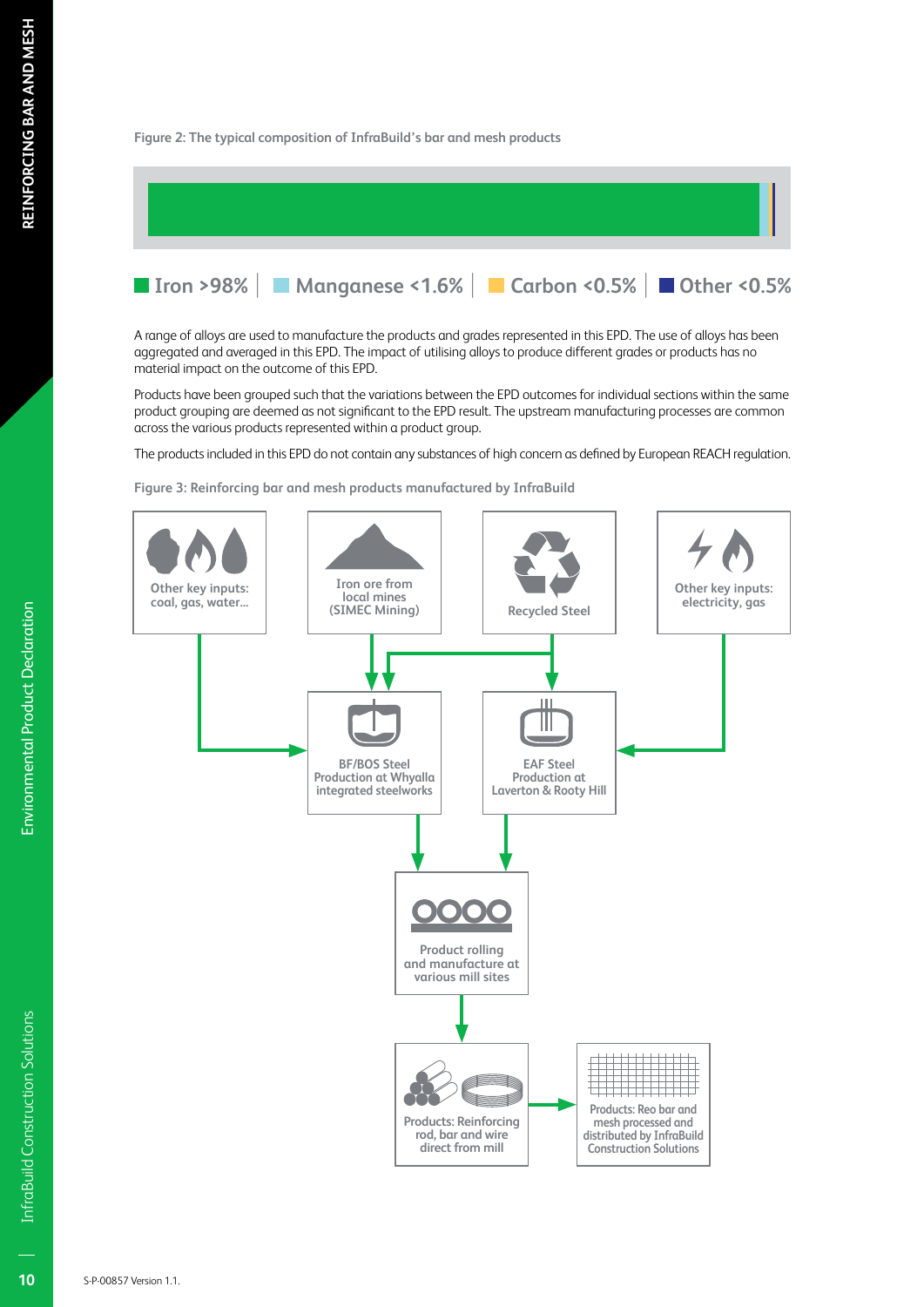## The Material Circularity Indicator

The Circular Economy is a system that requires us to reconsider the entire lifecycle of our products and resources by designing out waste. That means making use of materials and technologies that extend the lifespan and potential reuse value of the things we produce, while minimising as far as possible unintended waste and pollutants.

With that, there remains a need to quantify this process so producers can know just how circular their products are. The Material Circularity Indicator (MCI) not only provides a benchmark for improving a product but can add extra value to an EPD, providing a more complete picture of the overall sustainability credentials of that product.

EPDs go a long way towards establishing a product's overall environmental impact by looking at the entire lifecycle of a product via an internationally standardised approach and independent verification. However on their own, EPDs stop short of quantifying a Circular Economy approach. This is where the MCI can help to offer a more complete picture and ensure that circular economy steps are well underway.

The Ellen McArthur Foundation, building on their strong work publicising the Circular Economy, developed the MCI to measure the circularity of products. The indicator's focus is on Technical Cycles, "in which products, components and materials are kept in the market at the highest possible quality and for as long as possible, through repair and maintenance, reuse, refurbishment, remanufacture, and ultimately recycling". (Ellen McArthur Foundation 2015)

With this, we can see that the MCI is particularly relevant to organisations working in building and infrastructure areas and encouraging more circular design principles from the extraction of raw resources, to the construction and eventual demolition stages.

This process is demonstrated in Figure 4 below, with the MCI tracking material flows from virgin stock, to use and eventual reuse. In short, its focus is entirely on the materials going in and the waste coming out along each step of a product's lifecycle. It also considers a product's utility when making the calculation, which includes the intensity of use and intended lifespan. Finally, the MCI has a simple scale of 0-1, with 0.1 indicating a linear process and 1 indicating a fully circular one. A result of less than 0.1 indicates a linear product with lower-than-average utility.



**Figure 4: Diagrammatic representation of Material Flows (Ellen McArthur Foundation 2015)**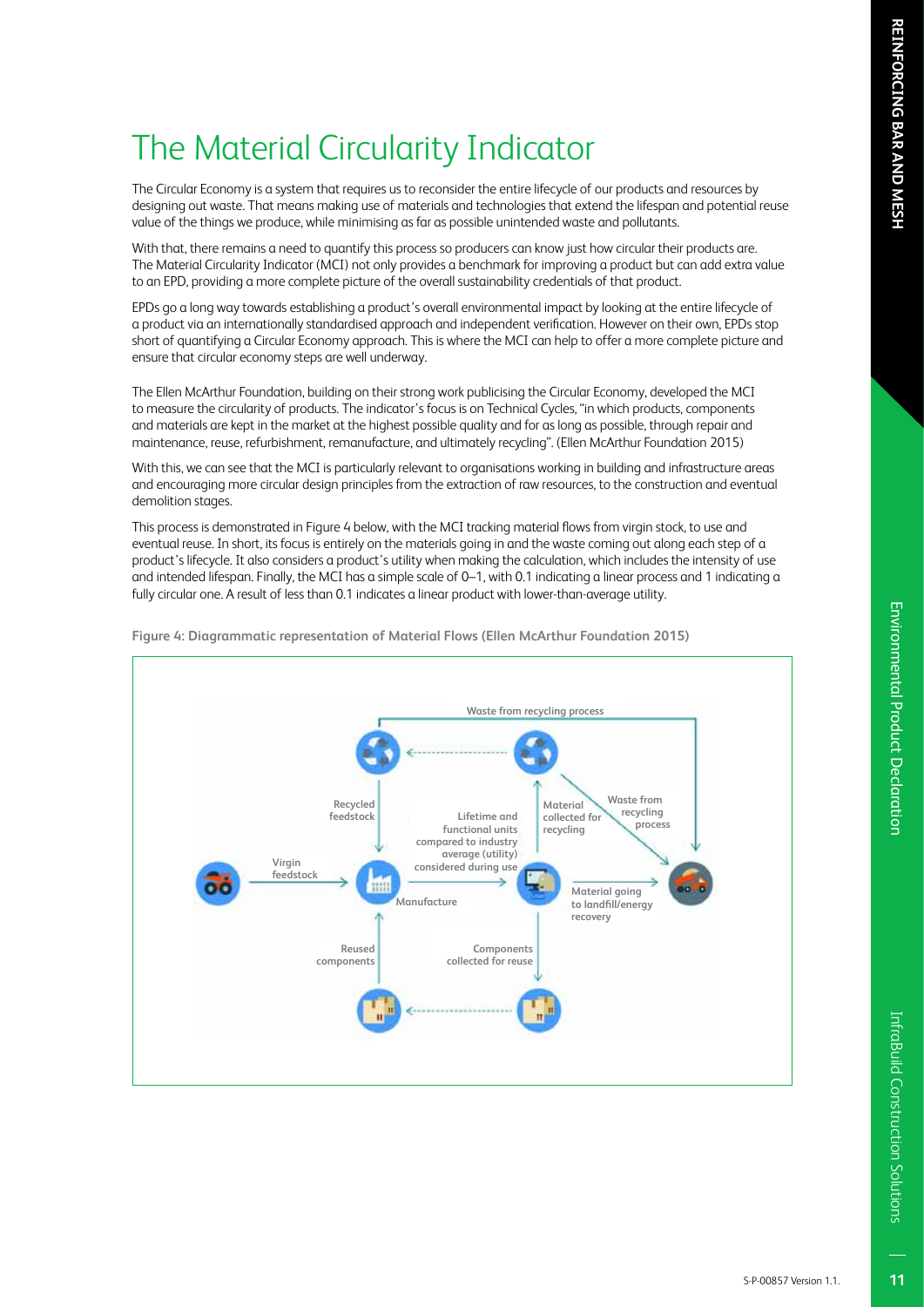#### What this looks like in practice

As part of the development of this EPD, thinkstep-anz were commissioned to develop an MCI for the products in this EPD.

For the Reinforcing Bar products (page 16), their MCI score of 0.696 shows a good level of circularity, reflecting a high proportion of recycled steel input as well as their recyclability potential at end of life.

For the Reinforcing Mesh products (page 19), their MCI score of 0.581 shows these products are moving towards greater circularity, reflecting their recycled steel content as well as their recyclability potential at end of life.

Increased use of the MCI as a metric for infrastructure projects will help the industry to improve resource efficiency across the whole life of a project. InfraBuild is playing its part by transparently providing MCI results in all EPDs.

In a broader sense, and in line with the objectives of the MCI according to the Ellen McArthur Foundation, this MCI provides InfraBuild with important information to add to its growing sustainability picture. Although this MCI only applies to one of many products, it is nonetheless vital information as production shifts from a linear model to a circular one.

## ISO 14001

ISO 14001 is the international standard that specifies requirements for an effective Environmental Management System (EMS) that help organisations administer and control a company's environmental impact and compliance with regulations.

Although it is a voluntary standard that organisations can certify to, the GBCA Green Star Design & As Built tool uses ISO 14001 as one criteria to define a 'Responsible Steel Maker'.

This requirement states: "The steel making facilities where the structural and/or reinforcing steel for the project is sourced have a currently valid and certified ISO 14001 Environmental Management System (EMS) in place. Valid ISO 14001 Environmental Management System (EMS) certificates must be provided from the steel making facilities where the structural and/or reinforcing steels in the project were produced."

InfraBuild has ISO 14001 EMS certification and the current certificate is available via the following link:

www.infrabuild.com/en-au/resource-centre/resources/iso14001-cem20182-environmental-management-system



**InfraBuild collects and processes scrap steel for use in the manufacture of new steel in its EAFs.**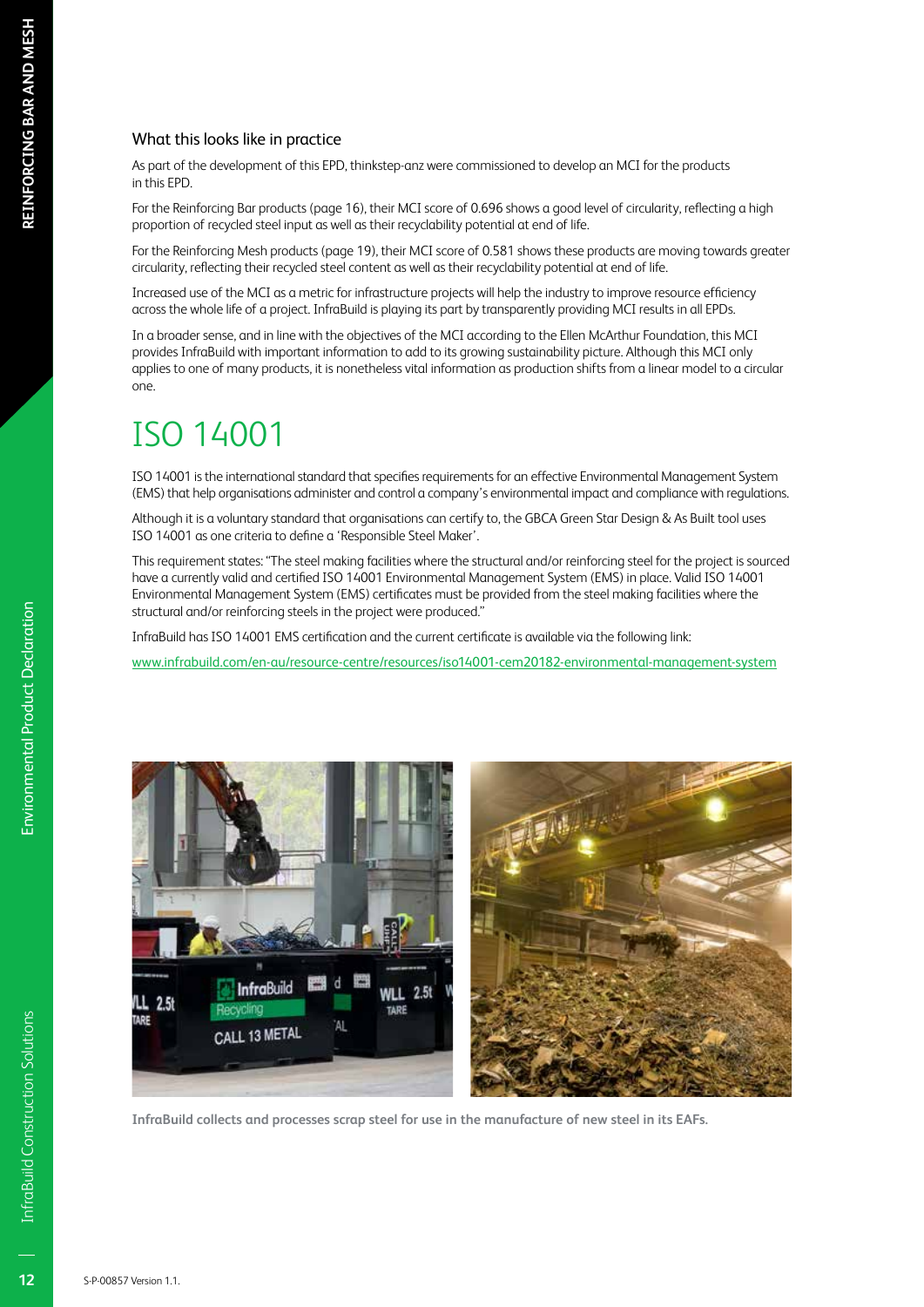#### Declared Unit

This EPD is valid for a declared unit of one tonne (t) of product ready for dispatch to a customer.

#### System boundaries

The system boundary of this EPD includes stages A1-A3, C3-C4 and D as shown in Table 1. This scope is referred to as 'cradle-to-gate with options'.

The production phase of this EPD includes mining of raw materials, transport to, between and within the different manufacturing sites, and manufacturing of semi-finished steel followed by rolling and forming into the final product at the exit gate.

When a structure reaches its end-of-life, the majority of the steel used in the structure is recovered and scrapped for recycling (C3). A recycling rate of 90% has been applied for this EPD (National Waste Report 2018). The remaining 10% is assumed to be landfilled (C4).

Module D considers the environmental impact and benefit of steel recycling in its second life cycle.

Information contained in this EPD excludes the use phase environmental impacts of the product, which are considered to be too variable to provide meaningful representation.

|                     | <b>Product stage</b>       |                | Construction<br>process stage                                                                                                 |                             |            | Use stage   |                |             |               | End-of-life stage      |                       |                             | <b>Benefits and</b><br>loads beyond the<br>system boundary |                     |          |                                  |           |
|---------------------|----------------------------|----------------|-------------------------------------------------------------------------------------------------------------------------------|-----------------------------|------------|-------------|----------------|-------------|---------------|------------------------|-----------------------|-----------------------------|------------------------------------------------------------|---------------------|----------|----------------------------------|-----------|
| Raw material supply | Transport of raw materials | Manufacturing  | Transport to customer                                                                                                         | Construction / Installation | <b>Jse</b> | Maintenance | Repair         | Replacement | Refurbishment | Operational energy use | Operational water use | Deconstruction / demolition | Transport to waste processing                              | processing<br>Waste | Disposal | Recycling-<br>Recovery<br>Reuse- | potential |
| A <sub>1</sub>      | A2                         | A <sub>3</sub> | A4                                                                                                                            | A <sub>5</sub>              | <b>B1</b>  | <b>B2</b>   | B <sub>3</sub> | <b>B4</b>   | <b>B5</b>     | <b>B6</b>              | <b>B7</b>             | C <sub>1</sub>              | C <sub>2</sub>                                             | C <sub>3</sub>      | C4       | D                                |           |
| $\mathsf{X}$        | X                          | X              | <b>MND</b>                                                                                                                    | <b>MND</b>                  | <b>MND</b> | <b>MND</b>  | <b>MND</b>     | MND         | <b>MND</b>    | MND                    | <b>MND</b>            | <b>MND</b>                  | <b>MND</b>                                                 | X                   | X        | X                                |           |
|                     |                            |                | X = included in the EPD; MND = module not declared (such a declaration shall not be regarded as an indicator result of zero). |                             |            |             |                |             |               |                        |                       |                             |                                                            |                     |          |                                  |           |

**Table 1: Modules included in the scope of the EPD**

#### Life cycle inventory (LCI) data

The Life Cycle Inventory data used in this EPD has been collected and applied according to EN 15804:2012+A1:2013, ISO 14025 and PCR 2012:01 Construction Products and Construction Services v2.31 (2019-12-20) of the International EPD® System.

InfraBuild Construction Solutions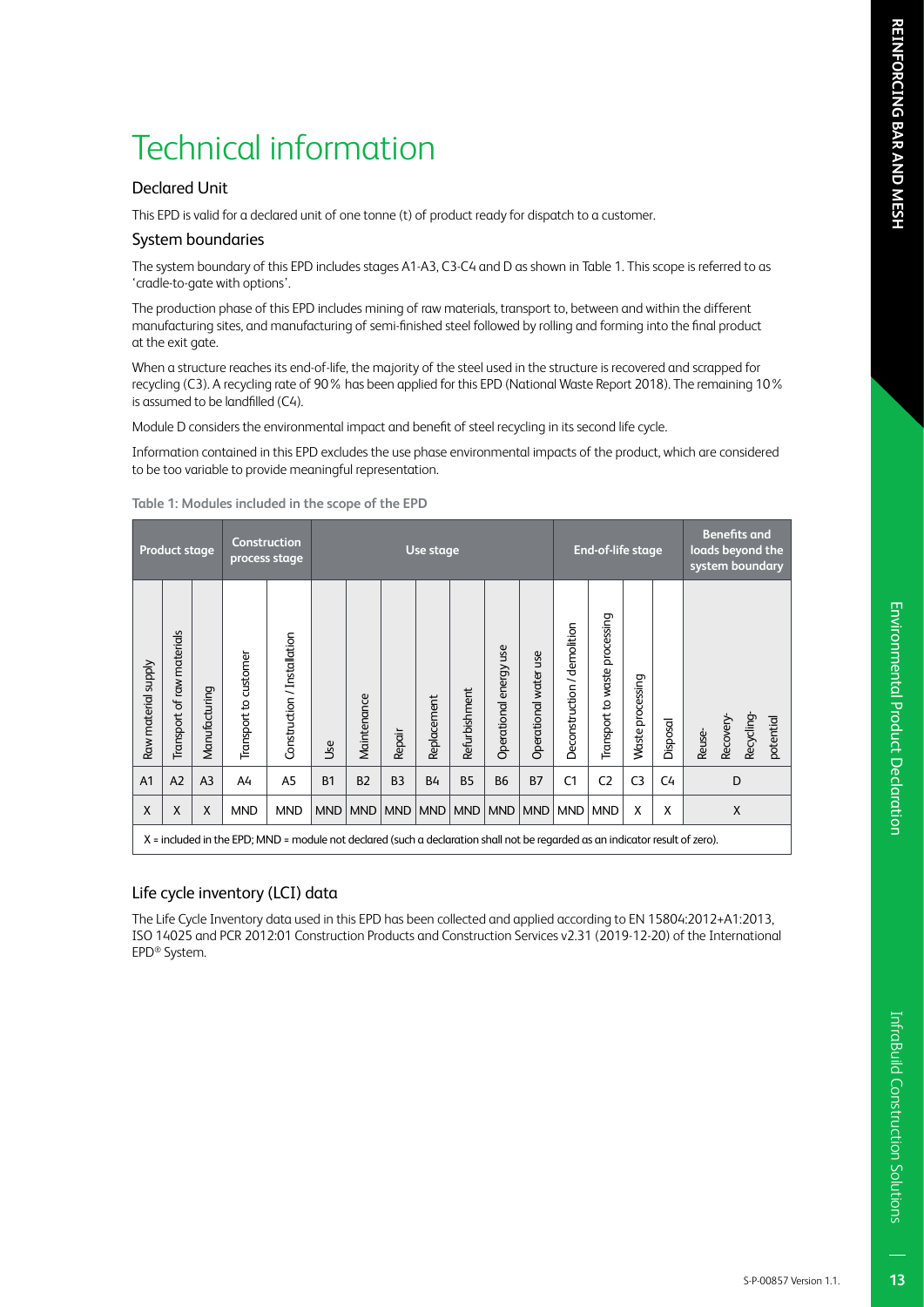

## Key assumptions

#### Data for core processes:

Primary (specific) data was collected for all inputs and outputs from InfraBuild sites in the production stage (A1– A3). Direct emissions measured based on the Australian National Pollutant Inventory (NPI) scheme were provided by InfraBuild for all steel manufacturing sites. Specific information on waste water composition and discharges were provided by InfraBuild for processes likely to contaminate the water and therefore require treatment.

The original version of this EPD (2016) was based on an annual average for the time period July 2013 to June 2014. This EPD is based on an annual average for the time period July 2018 to June 2019, for all hotspots covering all inputs with a combined contribution of more than 95% of all main EN15804 impact categories.

#### Data for upstream and downstream processes:

Secondary (generic) data was used for all raw materials, energy and transport processes, as allowed under the PCR (IEPDS 2019). All data is from the GaBi Life Cycle Inventory Database 2020 and is typically representative of the years 2016 to 2019, depending on the dataset (Sphera 2020). Australian data was used where possible. Where regional data was unavailable, average data or data from other regions was used.

#### Data for credit and burden:

Our own processes for production of virgin steel and recycled steel have been used to calculate the credit or burden for the net recycling of scrap in Module D. This differs from the approach taken in 2014, which used global average data provided by worldsteel.

#### Electricity mixes:

Electricity consumption was modelled using state-specific grid mixes. The background data for the electricity sources (such as coal, wind power, etc.) is based on background data from the GaBi Life Cycle Inventory Database 2020 (Sphera 2020). Electricity consumption accounts for a significant proportion of total energy sources for the EAF processes. The SA grid mix (Whyalla) is 42% natural gas, 33% wind, and 24% imported from VIC, with a carbon intensity of 792 g CO<sub>2</sub>e/kWh. The NSW grid mix (Sydney

EAF) is predominantly hard coal (77%) with, 3.3% natural gas, 4.1% hydro, 2.5% wind, 6.5% imported from VIC, and 5.6% imported from QLD, and has a carbon intensity of 1,020 g CO<sub>2</sub>e/kWh. The VIC grid mix (Laverton EAF) is predominantly lignite (80%) with 6.3% wind, 6.3% hydro, 3.2% natural gas, 2.4% imported from TAS, and 1.1% import from NSW, and has a carbon intensity of 1,320 g  $CO<sub>2</sub>e/kWh$ .

#### Recycling:

When a structure reaches its end-of-life, the majority of the steel used in the structure is recovered. The recycling rate was based on a report on the waste industry prepared for the Australian Government, which indicates an average recycling rate of 90% for metals in Australia. (National Waste Report 2018). The remaining 10% is assumed to be lost to landfill (C4).

#### Allocation:

Where required, co-product allocation using the most relevant physical quantity (mass, volume or energy) was applied for core processes. Economic allocation was applied, using annual average prices for the time period July 2018 to June 2019, where the differences in the price of the co-products was large (>25%), including lead waste, zinc dross, and mill scale.

Secondary material inputs (e.g. steel scrap and tyres) reach end-of-waste state at the entry gate to a recycling facility. The recycling process is included within the system boundary, but the inputs are treated as burden free.

No allocation is applied to EAF and BOS slag produced by the steel works, which are managed on site to reach endof-waste state and either used in site construction works or given away at no cost to a third party.. Allocation rules for secondary data (upstream/downstream processes) are documented on the GaBi website

(Sphera 2020). Recycling allocation follows the polluter pays principle in line with EN 15804 and the PCR.

#### Cut off criteria:

Environmental impacts relating to personnel, infrastructure, and production equipment not directly consumed in the process are excluded from the system boundary as per the PCR (IEPDS 2019). The only inputs knowingly excluded from the inventory are packaging materials for minor inputs such as alloys, greases, etc., which are used in very small quantities.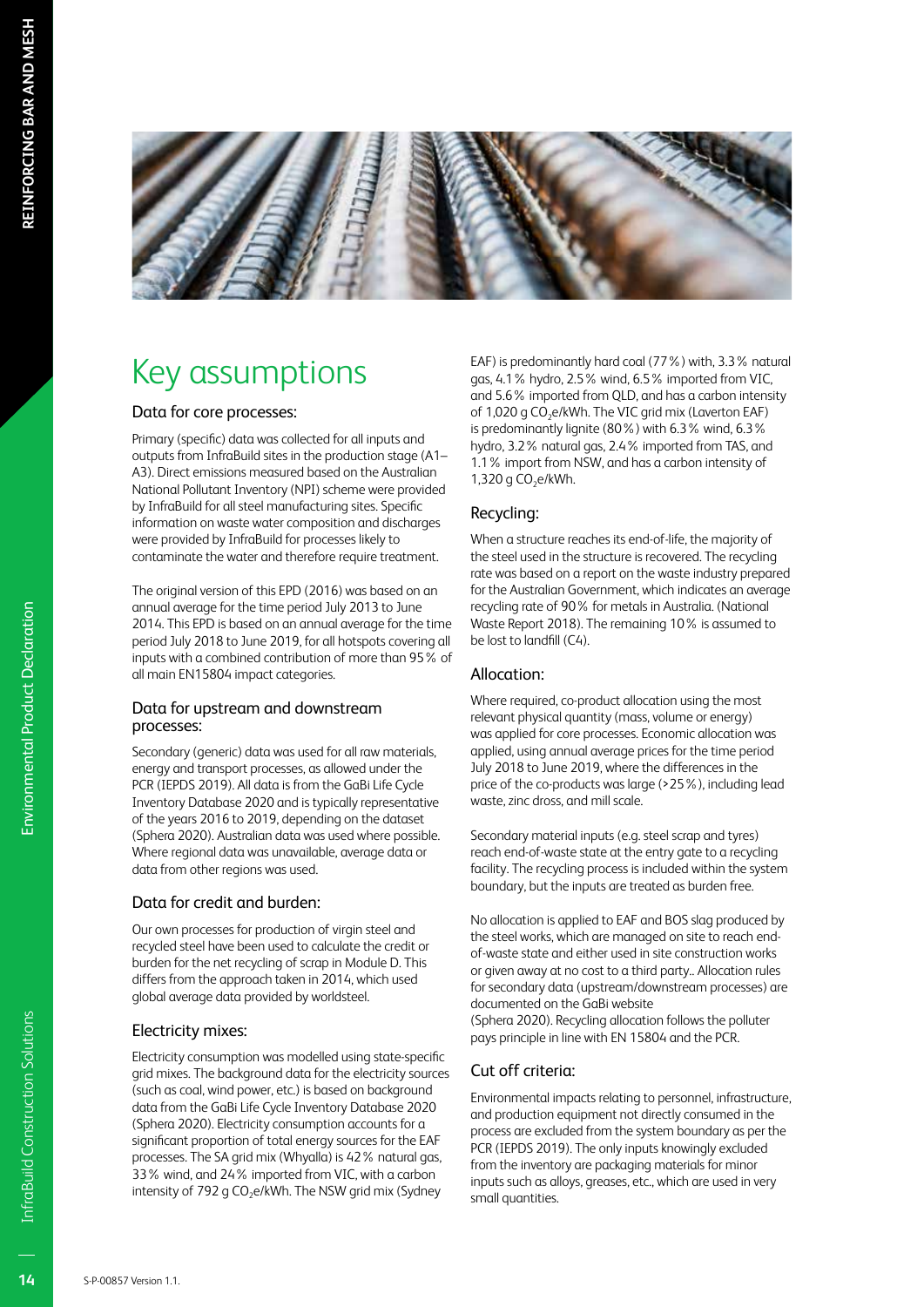## Environmental impact indicators

EN 15804 and PCR 2012:01 v2.31 require the environmental indicators below, calculated based on CML characterisation factors (as updated in 2012).

**Table 2: Environmental indicators based on CML characterisation factors**

| <b>Impact category</b><br>[Abbreviation]               | <b>Unit</b>                   | <b>Description</b>                                                                                                                                                                                                                                         |
|--------------------------------------------------------|-------------------------------|------------------------------------------------------------------------------------------------------------------------------------------------------------------------------------------------------------------------------------------------------------|
| Global warming<br>(climate change) potential<br>[GWP]  | kg CO <sub>2</sub> equivalent | Potential of greenhouse gases – such as carbon dioxide – to increase<br>absorption of heat reaching Earth's atmosphere, intensifying the<br>natural greenhouse effect.                                                                                     |
| Stratospheric ozone<br>depletion potential<br>[ODP]    | kg CFC 11 equivalent          | Potential of emissions that contribute to the reduction of the<br>stratospheric ozone layer.                                                                                                                                                               |
| Acidification potential<br>of land and water [AP]      | kg SO <sub>2</sub> equivalent | Potential of emissions to cause acidifying effects in the environment,<br>typically due to acid rain. Potential downstream effects include fish<br>mortality, forest decline and the deterioration of building materials.                                  |
| Eutrophication<br>potential [EP]                       | kg PO $^3$ equivalent         | Potential of emissions – such as nitrogen and phosphorus – to<br>increase nutrient levels in both aquatic and terrestrial ecosystems,<br>which can cause undesirable shifts in species composition and<br>elevated biomass production (e.g. algal blooms). |
| Photochemical ozone<br>creation potential [POCP]       | kg $C_2H_2$ equivalent        | Potential of emissions to contribute to air pollution (ground-level<br>smog - mainly ozone), which can be harmful to human and ecosys-<br>tem health and can also damage crops.                                                                            |
| Depletion of abiotic<br>resources (elements)<br>[ADPE] | kg Sb equivalent              | Decrease of the availability of non-renewable material resources.                                                                                                                                                                                          |
| Depletion of abiotic<br>resources (fossil) [ADPF]      | MJ net calorific value        | Decrease of the availability of non-renewable fossil fuel resources.                                                                                                                                                                                       |

The following impact categories have been added to comply with the 'Additional Life Cycle Impact Reporting' requirement listed in the 'Green Star – Design and As Built' (2014) rating tool from the Green Building Council of Australia.

**Table 3: Impact categories added to comply with the 'Additional Life Cycle Impact Reporting' requirement**

| <b>Impact category</b><br>[Abbreviation] | <b>Unit</b>             | <b>Description</b>                                                                                               | Methodology                                           |
|------------------------------------------|-------------------------|------------------------------------------------------------------------------------------------------------------|-------------------------------------------------------|
| Human toxicity, cancer<br>[HTPc]         | <b>CTU<sub>h</sub></b>  | Toxic effects of chemical<br>emissions on human health<br>due to cancer effects.                                 | USEtox (Rosenbaum et al. (2008))                      |
| Human toxicity, non-<br>cancer [HTPnc]   | <b>CTU<sub>h</sub></b>  | Toxic effects of chemical<br>emissions on human health<br>due to non-cancer effects.                             | USEtox (Rosenbaum et al. (2008))                      |
| Land use [LU]                            | kg C deficit            | Degradation of soil quality and<br>fertility using Soil Organic Carbon as<br>a proxy for Soil Organic Matter.    | SOM model (Milà i Canals,<br>Romanyà, & Cowell, 2006) |
| Resource depletion - water<br>[RDW]      | $m3 H2O$ equivalent     | Consumption of fresh water<br>related to local and global<br>water scarcity.                                     | Water Stress Indicator*<br>(Ridoutt & Pfister (2012)) |
| Ionising radiation [IR]                  | kBq U-235<br>equivalent | Radioactive substances released<br>to the environment that can be<br>damaging to human health and<br>ecosystems. | Human health impacts<br>(Frischknecht et al. (2000))  |
| Particulate matter [PM]                  | kg PM2.5 equivalent     | Contribution to air pollution which<br>can have respiratory effects.                                             | Riskpoll (Rabi and Spadaro (2004))                    |

*\*Using catchment specific characterisation factors from ALCAS http://auslci.com.au/Documents/WaterCatchmentswithnames.png.*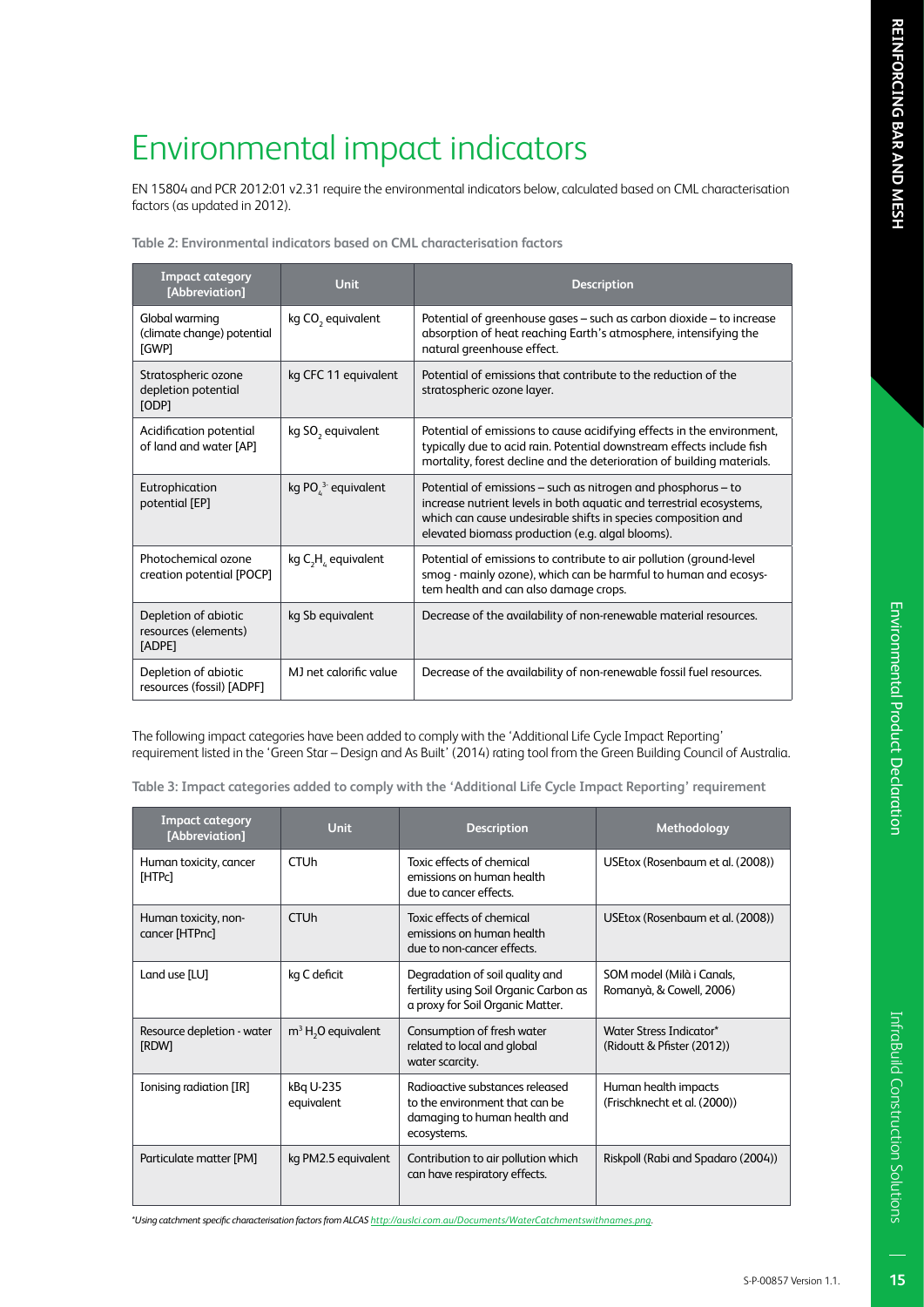## Reinforcing Bar

#### Product description

This product includes straight lengths of hot rolled deformed reinforcing bar and hot rolled round reinforcing bar as described under reinforcing bar and mesh products. In addition, this product includes pre-fabricated reinforcing assemblies for structural components such as piles, ground beams, pad footings, columns, beams, arches and lattice girders.

Reinforcing carpets (BAMTEC®) are also included in this product grouping. This is where individual reinforcing bars are welded to flexible steel straps so they can be simply lifted into place and unrolled onto continuous bar chairs at the construction site. A carpet may contain hundreds of bars which may be different length and diameter, with variable spacing to accommodate complex shapes and penetrations

| Product         | Size range (mm)         | <b>Section</b> |
|-----------------|-------------------------|----------------|
| Reinforcing bar | 10 mm to 50 mm diameter |                |

#### Changes in results from previous EPD

GWP, ADPF, AP and EP have decreased due to an increased proportion of production from EAF and EAF efficiency improvements. POCP impacts have increased significantly due to increases in carbon monoxide, nitrogen oxides and sulphur dioxide emissions at Whyalla BOS. ADPE impacts have increased due to increases in alloy quantities used at Whyalla BOS, partly due to changes in steel chemistry and partly due to improved data collection. ODP has decreased by three orders of magnitude, due to updates in the background data sets reflecting the phase out of ozone depleting substances.

## Results of assessment

#### Environmental impact indicators

The following indicators describe potential environmental impacts for each product per declared unit.

**Table 4: Potential environmental impacts, 1 tonne of reinforcing bar**

| <b>Indicator</b>                  | Production<br>$A1 - A3$ | <b>Waste processing</b><br>C <sub>3</sub> | <b>Disposal</b><br>C4 | <b>Recycling potential</b><br>D |
|-----------------------------------|-------------------------|-------------------------------------------|-----------------------|---------------------------------|
| GWP [kg CO <sub>2</sub> -eq.]     | $1.67E + 03$            | $2.60E + 00$                              | $4.51E + 00$          | $-7.99E + 01$                   |
| ODP [kg CFC11-eg.]                | 2.08E-12                | 1.51E-14                                  | 1.46E-14              | $-1.86E - 14$                   |
| AP [kg $SO$ <sub>2</sub> -eq.]    | $5.16E+00$              | 1.72E-02                                  | 1.27E-02              | $-7.16E - 02$                   |
| EP [kg PO $^3$ -eq.]              | 5.56E-01                | $4.22E-03$                                | 1.35E-03              | $-1.26E - 02$                   |
| POCP <sup>*</sup> [kg C, H, -eq.] | 9.61E-01                | 1.89E-03                                  | 1.18E-03              | $-9.49E - 02$                   |
| ADPE [kg Sb-eg.]                  | 4.40E-04                | 2.93E-06                                  | 3.39E-07              | $-3.51E - 05$                   |
| ADPF [MJ]                         | 1.86E+04                | $4.92E + 01$                              | $6.85E+01$            | $-8.19E + 02$                   |

*The results from the impact assessment are only relative statements which give no information about the endpoint of the impact categories, exceeding of threshold values, safety margins or risk.*

*\*POCP values are slightly reduced due to nitrogen monoxide (NO) having a negative characterisation factor in the CML-IA methodology (Guinée et. al., 2002) implemented within EN 15804:2012+A1:2013. It should not be interpreted as NO reducing summer smog. This dampening effect present because the GaBi Databases used in this project (Sphera, 2020) split NOx emissions into NO and NO2 for both mobile and stationary fuel combustion. POCP would be slightly higher if these emissions were instead grouped together as NOx. Extra care should be taken when comparing POCP values between EPDs.*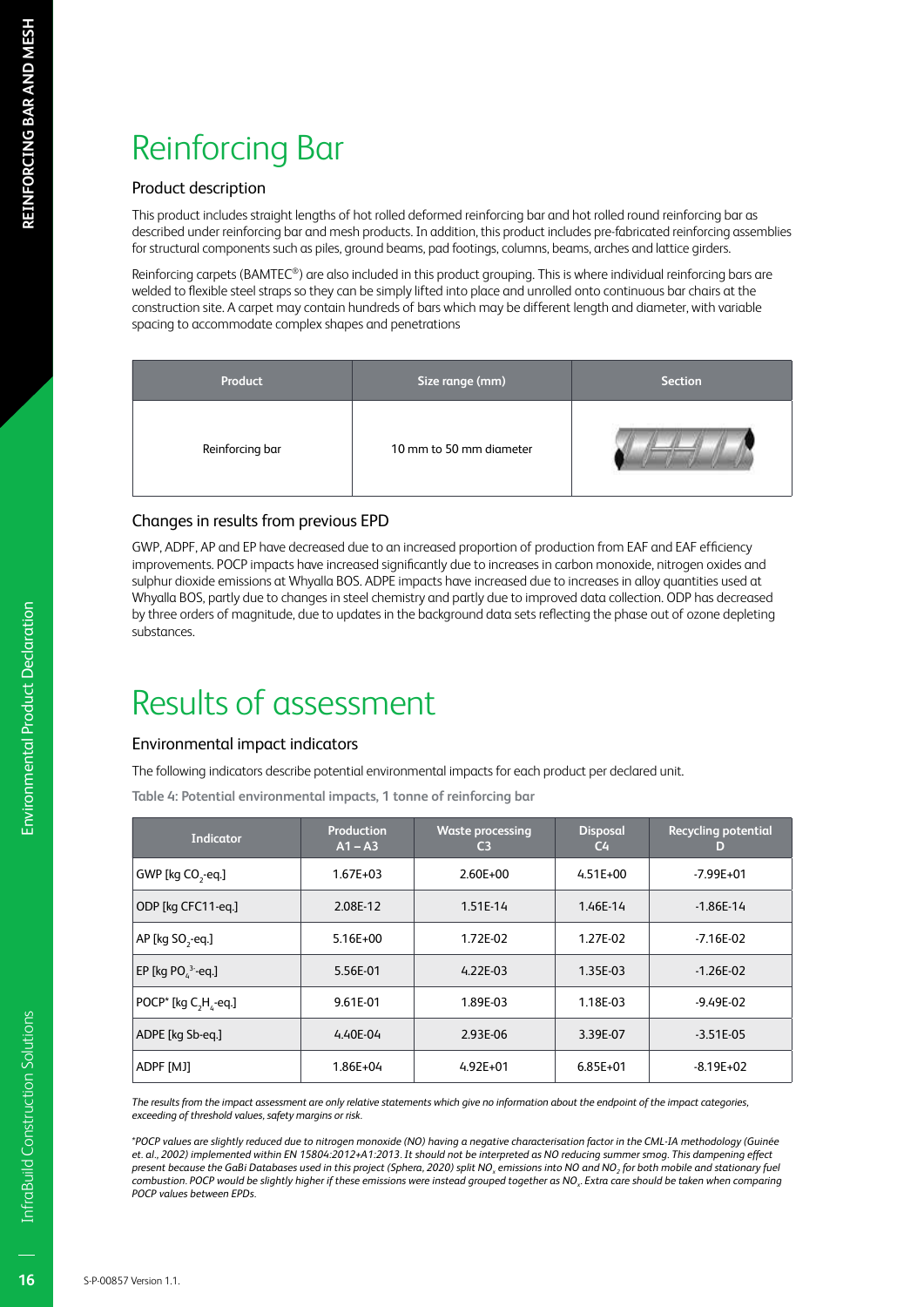#### Resource indicators

The following indicators describe the use of renewable and non-renewable material resources, renewable and non-renewable primary energy and water.

| <b>Indicator</b>  | <b>Production</b><br>$A1 - A3$ | <b>Waste processing</b><br>C <sub>3</sub> | <b>Disposal</b><br>$C_{\rm 4}$ | <b>Recycling potential</b><br>D |
|-------------------|--------------------------------|-------------------------------------------|--------------------------------|---------------------------------|
| PERE [MJ]         | $1.05E + 03$                   | $4.22E + 00$                              | $4.94E + 00$                   | $-2.69E + 01$                   |
| PERM [MJ]         | $0.00E + 00$                   | $0.00E + 00$                              | $0.00E + 00$                   | $0.00E + 00$                    |
| PERT [MJ]         | $1.05E + 03$                   | $4.22E + 00$                              | $4.94E + 00$                   | $-2.69E + 01$                   |
| PENRE [MJ]        | $1.87E + 04$                   | $5.02E + 01$                              | 7.06E+01                       | $-8.22E+02$                     |
| PENRM [MJ]        | $0.00E + 00$                   | $0.00E + 00$                              | $0.00E + 00$                   | $0.00E + 00$                    |
| PENRT [MJ]        | $1.87E + 04$                   | $5.02E + 01$                              | 7.06E+01                       | $-8.22E+02$                     |
| SM [kg]           | $9.55E + 02$                   | $0.00E + 00$                              | $0.00E + 00$                   | <b>INA</b>                      |
| RSF [MJ]          | $0.00E + 00$                   | $0.00E + 00$                              | $0.00E + 00$                   | $0.00E + 00$                    |
| NRSF [MJ]         | $6.20E + 01$                   | $0.00E + 00$                              | $0.00E + 00$                   | 2.83E+00                        |
| FWT $\text{[m}^3$ | 6.90E+00                       | 1.31E-02                                  | 9.43E-04                       | $-9.25E - 02$                   |

#### Wastes and other outputs

**Table 6: Waste categories, 1 tonne of reinforcing bar**

| <b>Indicator</b> | Production<br>$A1 - A3$ | <b>Waste processing</b><br>C3 | <b>Disposal</b><br>C <sub>4</sub> | <b>Recycling potential</b><br>D |
|------------------|-------------------------|-------------------------------|-----------------------------------|---------------------------------|
| HWD [kq]         | 4.79E-06                | 1.06E-06                      | 3.20E-07                          | $-1.66E - 07$                   |
| NHWD [kq]        | $3.66E + 02$            | 1.51E-02                      | $1.00E + 02$                      | $-1.18E + 01$                   |
| RWD [kq]         | 3.39E-02                | 4.03E-04                      | 8.36E-04                          | $-1.31E - 03$                   |
| CRU [kq]         | $0.00E + 00$            | $0.00E + 00$                  | $0.00E + 00$                      | $0.00E + 00$                    |
| MFR [kq]         | $1.01E + 02$            | $9.00E + 02$                  | $0.00E + 00$                      | <b>INA</b>                      |
| MER [kg]         | 2.92E-01                | $0.00E + 00$                  | $0.00E + 00$                      | $-1.84E - 02$                   |
| EEE [MJ]         | $0.00E + 00$            | $0.00E + 00$                  | $0.00E + 00$                      | $0.00E + 00$                    |
| EET [MJ]         | $0.00E + 00$            | $0.00E + 00$                  | $0.00E + 00$                      | $0.00E + 00$                    |

 $17$ 

InfraBuild Construction Solutions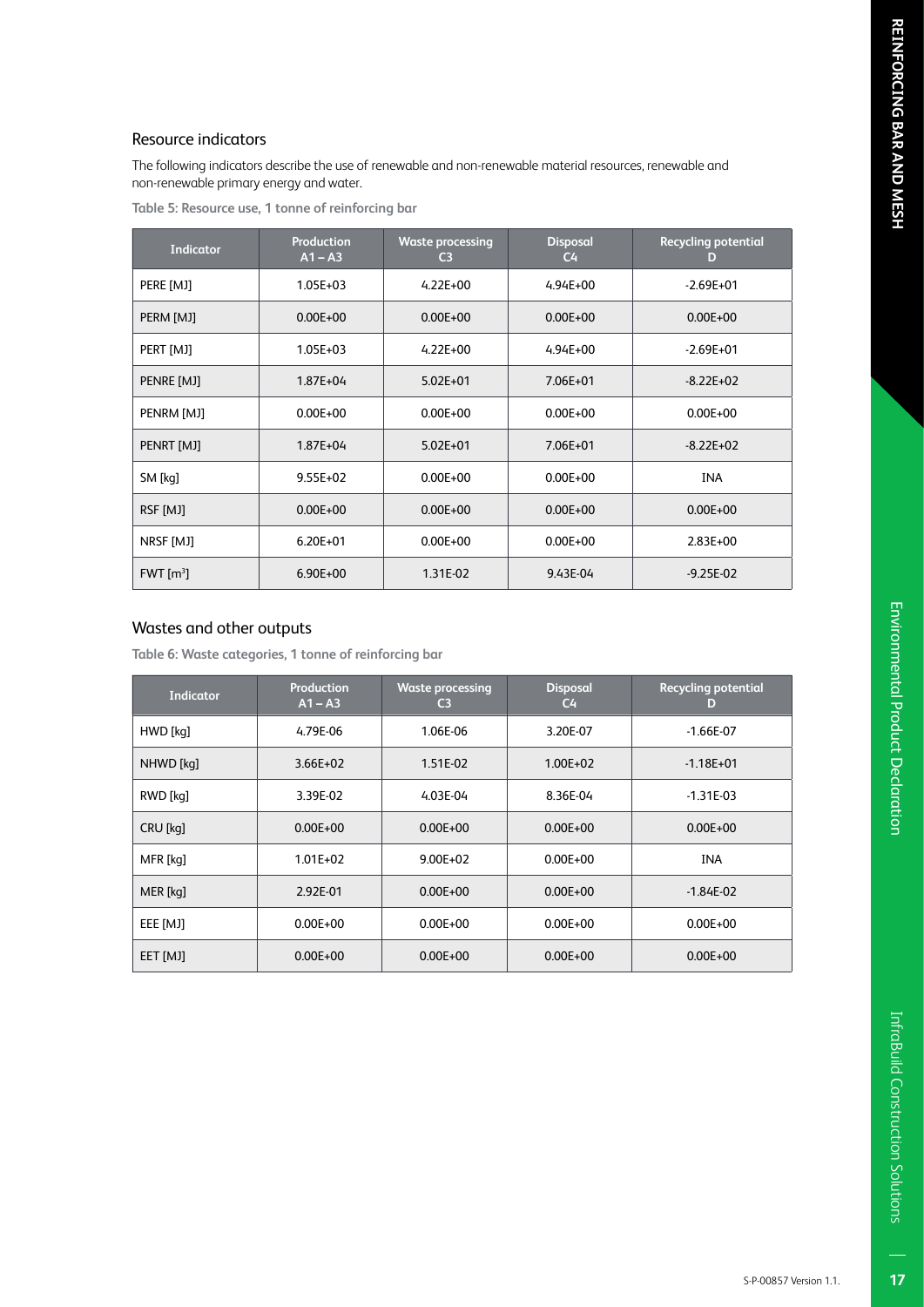#### Green Star

**Table 7: Additional impact categories, 1 tonne of reinforcing bar**

| Indicator                     | Production<br>$A1 - A3$ | <b>Waste processing</b><br>C3 | <b>Disposal</b><br>$C_{\mathbf{4}}$ | <b>Recycling potential</b><br>D |
|-------------------------------|-------------------------|-------------------------------|-------------------------------------|---------------------------------|
| HTPc [CTUh]                   | 4.89E-08                | 1.23E-10                      | 2.11E-10                            | $-1.85E-09$                     |
| HTPnc [CTUh]                  | 8.18E-09                | 5.72E-12                      | 5.71E-12                            | 1.87E-10                        |
| LU [kg C deficit]             | $2.18E + 02$            | 8.86E-01                      | 4.70E-01                            | $1.36E + 00$                    |
| RDW $[m^3 H, O \text{-} eq.]$ | $3.45E + 00$            | 6.44E-03                      | 6.27E-04                            | $-6.08E - 02$                   |
| IR [kBq U235-eq.]             | 3.50E+00                | 3.64E-02                      | 1.19E-01                            | $-1.83E - 01$                   |
| PM [kg PM2.5-eg.]             | 7.22E-01                | 2.46E-03                      | 9.02E-04                            | $-4.74E - 02$                   |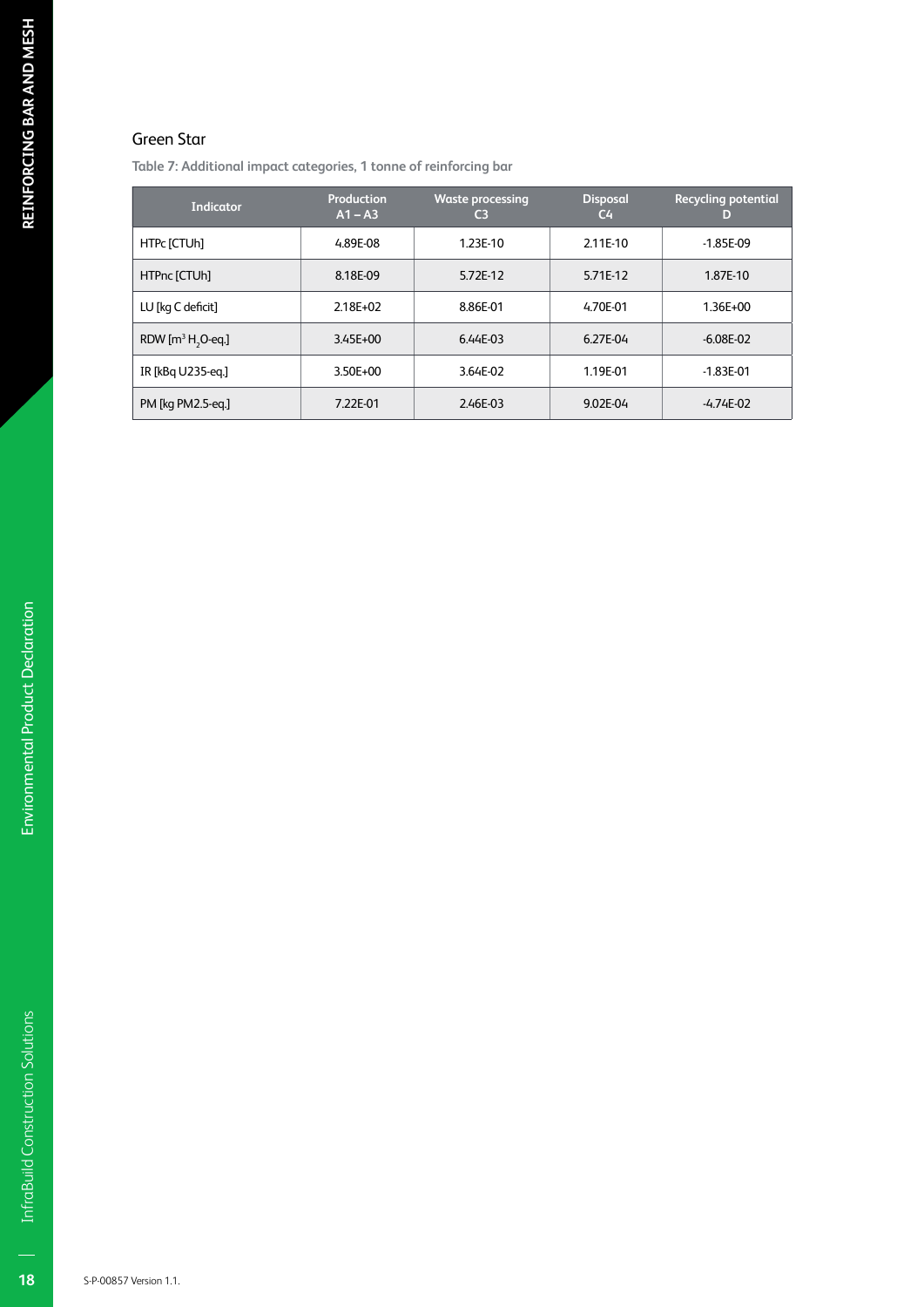#### Product description

Reinforcing mesh is produced in sheets by welding ribbed steel wires at right angles, creating gaps that are either square or rectangular. Meshes vary through both the diameter of the wire used and the spacing between longitudinal and cross wires. The size of mesh sheets can also be customised for particular applications (e.g. trenches) or to facilitate transport.

| Product          | Size range (mm)               | <b>Section</b> |
|------------------|-------------------------------|----------------|
| Reinforcing Mesh | SL53 to SL81, RL718 to RL1218 |                |

#### Changes in results from previous EPD

GWP, ADPF, AP, EP and ADPE have decreased significantly due to an increased proportion of production from EAF and EAF efficiency improvements. POCP impacts have increased slightly due to increases in carbon monoxide, nitrogen oxides and sulphur dioxide emissions at Whyalla BOS. ODP has decreased by three orders of magnitude, due to updates in the background data sets reflecting the phase out of ozone depleting substances.

## Results of assessment

#### Environmental impact indicators

The following indicators describe potential environmental impacts for each product per declared unit.

**Table 8: Potential environmental impacts, 1 tonne of reinforcing mesh**

| <b>Indicator</b>               | Production<br>$A1 - A3$ | <b>Waste processing</b><br>C <sub>3</sub> | <b>Disposal</b><br>$C_{\rm 4}$ | <b>Recycling potential</b><br>D |
|--------------------------------|-------------------------|-------------------------------------------|--------------------------------|---------------------------------|
| GWP [kg CO <sub>2</sub> -eq.]  | $2.06E + 03$            | $2.60E + 00$                              | $4.51E + 00$                   | $-5.21E+02$                     |
| ODP [kg CFC11-eg.]             | 2.22E-12                | 1.51E-14                                  | 1.46E-14                       | $-1.21E-13$                     |
| AP [kg $SO$ <sub>2</sub> -eq.] | 5.78E+00                | 1.72E-02                                  | 1.27E-02                       | $-4.66E-01$                     |
| EP [kg PO $^3$ -eq.]           | 6.44E-01                | $4.22E-03$                                | 1.35E-03                       | $-8.21E - 02$                   |
| POCP* [kg C, H, -eq.]          | $1.46E + 00$            | 1.89E-03                                  | 1.18E-03                       | $-6.18E - 01$                   |
| ADPE [kg Sb-eg.]               | $6.22E-04$              | 2.93E-06                                  | 3.39E-07                       | $-2.28E - 04$                   |
| ADPF [MJ]                      | $2.27E + 04$            | $4.92E + 01$                              | $6.85E + 01$                   | $-5.33E+03$                     |

*The results from the impact assessment are only relative statements which give no information about the endpoint of the impact categories, exceeding of threshold values, safety margins or risk.*

*\*POCP values are slightly reduced due to nitrogen monoxide (NO) having a negative characterisation factor in the CML-IA methodology (Guinée et. al., 2002) implemented within EN 15804:2012+A1:2013. It should not be interpreted as NO reducing summer smog. This dampening effect present because the GaBi Databases used in this project (Sphera, 2020) split NOx emissions into NO and NO2 for both mobile and stationary fuel combustion. POCP would be slightly higher if these emissions were instead grouped together as NOx. Extra care should be taken when comparing POCP values between EPDs.*

InfraBuild Construction Solutions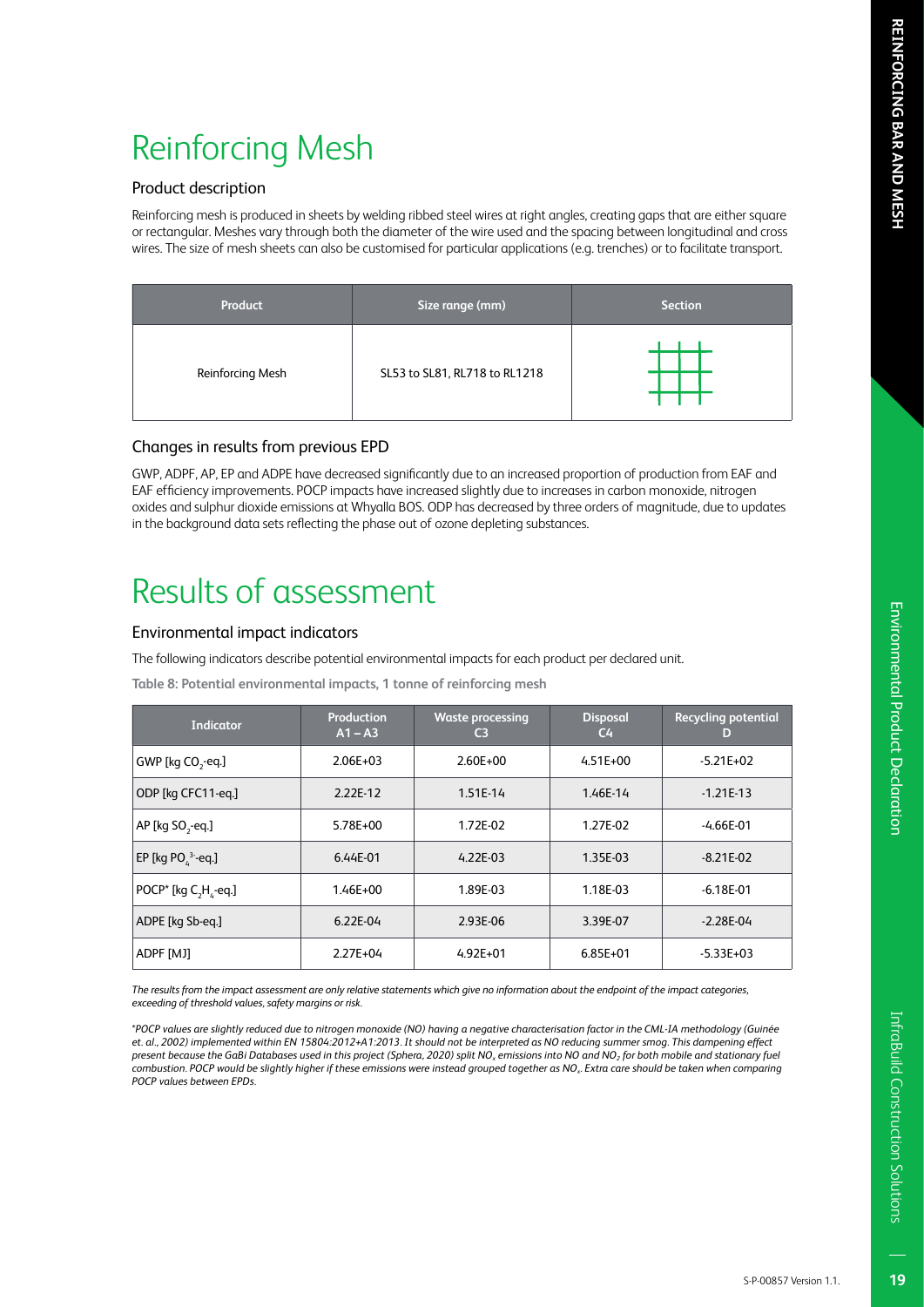#### Resource indicators

The following indicators describe the use of renewable and non-renewable material resources, renewable and non-renewable primary energy and water.

**Table 9: Resource use, 1 tonne of reinforcing mesh**

| <b>Indicator</b>      | <b>Production</b><br>$A1 - A3$ | <b>Waste processing</b><br>C <sub>3</sub> | <b>Disposal</b><br>$C_{\rm 4}$ | <b>Recycling potential</b><br>D |
|-----------------------|--------------------------------|-------------------------------------------|--------------------------------|---------------------------------|
| PERE [MJ]             | $1.24E + 03$                   | $4.22E + 00$                              | $4.94E + 00$                   | $-1.75E+02$                     |
| PERM [MJ]             | $0.00E + 00$                   | $0.00E + 00$                              | $0.00E + 00$                   | $0.00E + 00$                    |
| PERT [MJ]             | $1.24E + 03$                   | $4.22E + 00$                              | $4.94E + 00$                   | $-1.75E + 02$                   |
| PENRE [MJ]            | 2.28E+04                       | $5.02E + 01$                              | 7.06E+01                       | $-5.36E+03$                     |
| PENRM [MJ]            | $0.00E + 00$                   | $0.00E + 00$                              | $0.00E + 00$                   | $0.00E + 00$                    |
| PENRT [MJ]            | $2.28E + 04$                   | $5.02E + 01$                              | 7.06E+01                       | $-5.36E+03$                     |
| SM [kg]               | 7.57E+02                       | $0.00E + 00$                              | $0.00E + 00$                   | <b>INA</b>                      |
| RSF [MJ]              | $0.00E + 00$                   | $0.00E + 00$                              | $0.00E + 00$                   | $0.00E + 00$                    |
| NRSF [MJ]             | $4.91E + 01$                   | $0.00E + 00$                              | $0.00E + 00$                   | 1.84E+01                        |
| $FW \,[\mathrm{m}^3]$ | 7.74E+00                       | 1.31E-02                                  | 9.43E-04                       | $-6.02E - 01$                   |

#### Wastes and other outputs

**Table 10: Waste categories, 1 tonne of reinforcing mesh**

| <b>Indicator</b> | <b>Production</b><br>$A1 - A3$ | <b>Waste processing</b><br>C <sub>3</sub> | <b>Disposal</b><br>C <sub>4</sub> | <b>Recycling potential</b><br>D |
|------------------|--------------------------------|-------------------------------------------|-----------------------------------|---------------------------------|
| HWD [kq]         | 5.54E-06                       | 1.06E-06                                  | 3.20E-07                          | $-1.08E-06$                     |
| NHWD [kq]        | $4.46E + 02$                   | 1.51E-02                                  | $1.00E + 02$                      | $-7.66E+01$                     |
| RWD [kq]         | 4.02E-02                       | 4.03E-04                                  | 8.36E-04                          | $-8.56E-03$                     |
| CRU [kq]         | $0.00E + 00$                   | $0.00E + 00$                              | $0.00E + 00$                      | $0.00E + 00$                    |
| MFR [kq]         | 7.52E+01                       | $9.00E + 02$                              | $0.00E + 00$                      | <b>INA</b>                      |
| MER [kq]         | 5.02E-01                       | $0.00E + 00$                              | $0.00E + 00$                      | $-1.20E - 01$                   |
| EEE [MJ]         | $0.00E + 00$                   | $0.00E + 00$                              | $0.00E + 00$                      | $0.00E + 00$                    |
| EET [MJ]         | $0.00E + 00$                   | $0.00E + 00$                              | $0.00E + 00$                      | $0.00E + 00$                    |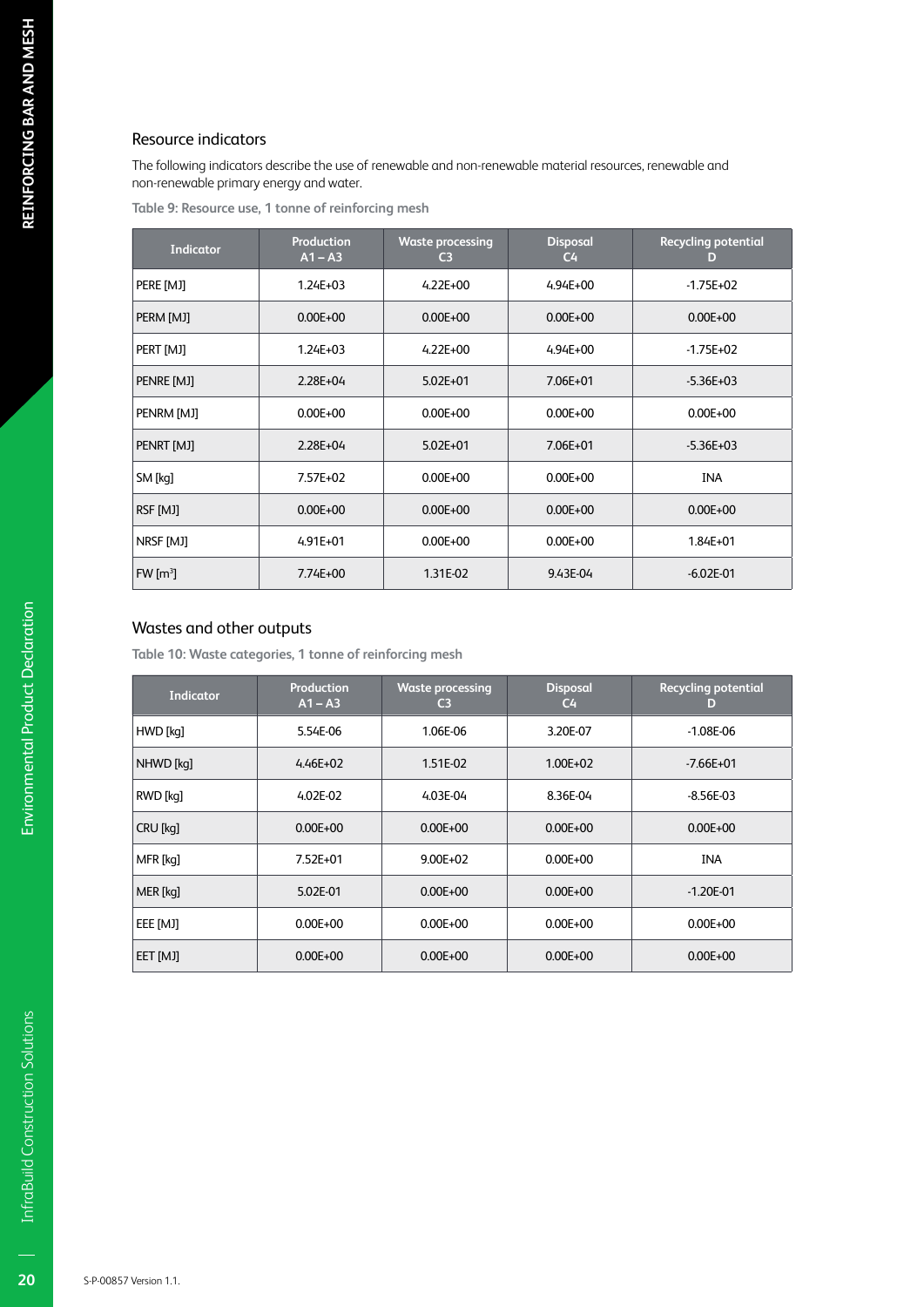$\overline{21}$ 

#### Green Star

**Table 11: Additional impact categories, 1 tonne of reinforcing mesh**

| <b>Indicator</b>              | <b>Production</b><br>$A1 - A3$ | <b>Waste processing</b><br>C <sub>3</sub> | <b>Disposal</b><br>C <sub>4</sub> | <b>Recycling potential</b><br>D |
|-------------------------------|--------------------------------|-------------------------------------------|-----------------------------------|---------------------------------|
| HTPc [CTUh]                   | 5.89E-08                       | 1.23E-10                                  | 2.11E-10                          | $-1.20E - 08$                   |
| HTPnc [CTUh]                  | 7.07E-09                       | 5.72E-12                                  | 5.71E-12                          | 1.22E-09                        |
| LU [kg C deficit]             | $2.55E+02$                     | 8.86E-01                                  | 4.70E-01                          | 8.86E+00                        |
| RDW $[m^3 H, O \text{-} eq.]$ | $3.64E + 00$                   | 6.44E-03                                  | 6.27E-04                          | $-3.96E - 01$                   |
| IR [kBq U235-eq.]             | $4.42E + 00$                   | 3.64E-02                                  | 1.19E-01                          | $-1.19E + 00$                   |
| PM [kg PM2.5-eg.]             | $1.00E + 00$                   | 2.46E-03                                  | 9.02E-04                          | $-3.09E - 01$                   |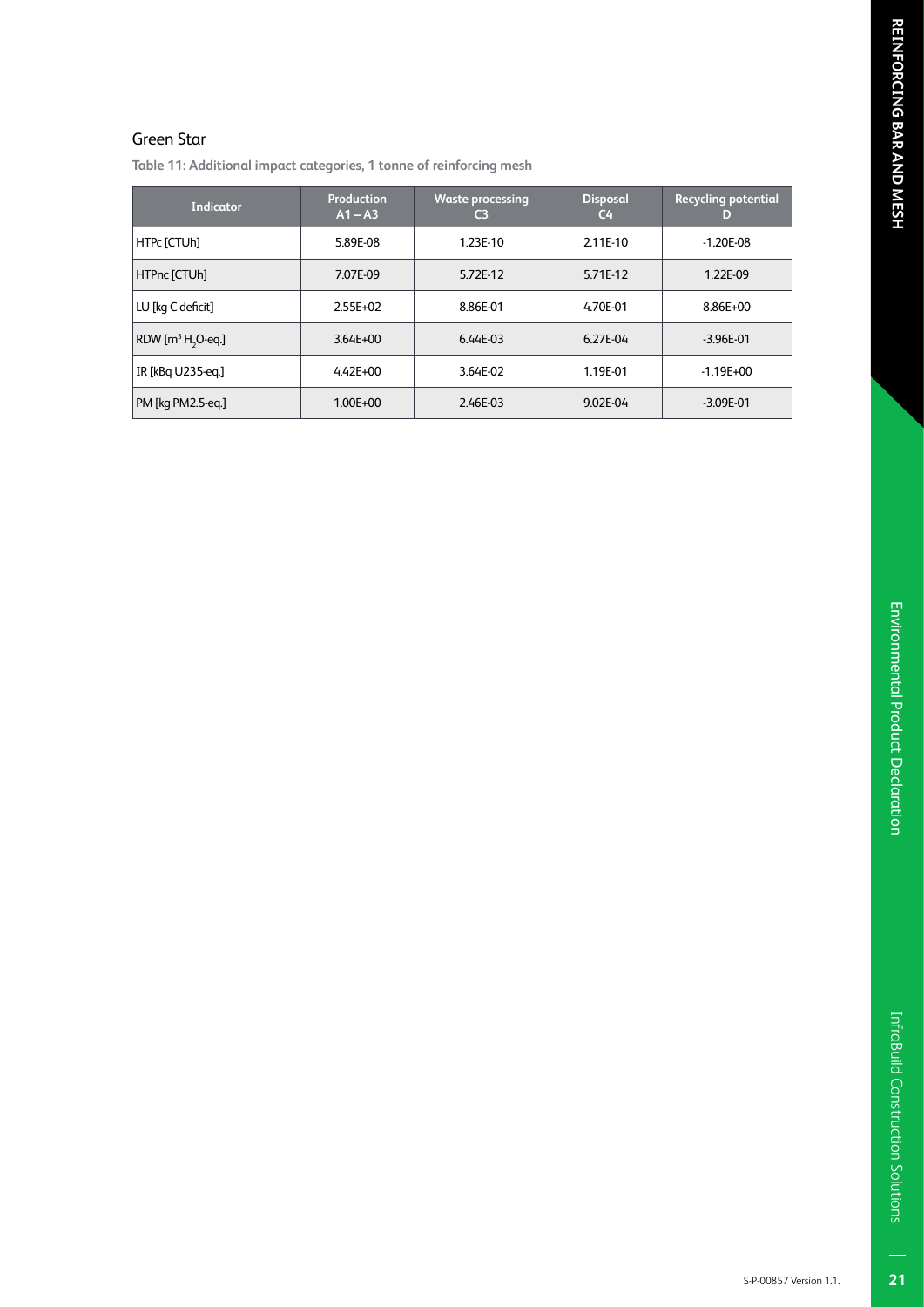## Acronyms

| <b>ADPE</b>  | Abiotic Depletion Potential For Non-Fossil Resources                                                                                  |
|--------------|---------------------------------------------------------------------------------------------------------------------------------------|
| <b>ADPF</b>  | Abiotic Depletion Potential For Fossil Resources                                                                                      |
| AP           | <b>Acidification Potential</b>                                                                                                        |
| AusLCI       | Australian Life Cycle Inventory Database                                                                                              |
| BF           | <b>Blast Furnace</b>                                                                                                                  |
| <b>BOS</b>   | <b>Basic Oxygen Steelmaking</b>                                                                                                       |
| <b>CML</b>   | Centre Of Environmental Science At Leiden                                                                                             |
| <b>CRU</b>   | Components For Reuse                                                                                                                  |
| <b>CTUh</b>  | Comparative Toxic Unit (human toxic potential)                                                                                        |
| EAF          | Electric Arc Furnace                                                                                                                  |
| EEE          | <b>Exported Electrical Energy</b>                                                                                                     |
| EET          | <b>Exported Thermal Energy</b>                                                                                                        |
| EP           | <b>Eutrophication Potential</b>                                                                                                       |
| <b>EPD</b>   | <b>Environmental Product Declaration</b>                                                                                              |
| <b>FW</b>    | Net Use Of Fresh Water                                                                                                                |
| Gabi         | Ganzheitliche Bilanzierung (German For Holistic Balancing)                                                                            |
| GWP          | <b>Global Warming Potential</b>                                                                                                       |
| <b>HTPc</b>  | Human Toxicity Potential, Cancer Effects                                                                                              |
| <b>HTPnc</b> | Human Toxicity Potential, Non-Cancer Effects                                                                                          |
| <b>HWD</b>   | Hazardous Waste Disposed                                                                                                              |
| <b>INA</b>   | Indicator Not Assessed. A result marked with 'INA' indicates this is unable to be assessed<br>using the worldsteel data set for scrap |
| IR           | <b>Ionising Radiation</b>                                                                                                             |
| <b>ISO</b>   | <b>International Organization For Standardization</b>                                                                                 |
| <b>LCA</b>   | Life Cycle Assessment                                                                                                                 |
| LCI          | Life Cycle Inventory                                                                                                                  |
| LU           | Land Use                                                                                                                              |
| MCI          | Material Circularity Indicator                                                                                                        |
| <b>MER</b>   | Materials For Energy Recovery                                                                                                         |
| <b>MFR</b>   | <b>Materials For Recycling</b>                                                                                                        |
| <b>NHWD</b>  | Non-Hazardous Waste Disposed                                                                                                          |
| <b>NPI</b>   | National Pollutant Inventory                                                                                                          |
| <b>NRSF</b>  | Use Of Non-Renewable Secondary Fuels                                                                                                  |
| ODP          | Ozone Depletion Potential                                                                                                             |
| PERE         | Use Of Renewable Primary Energy Excluding Renewable Primary Energy Resources Used As<br><b>Raw Materials</b>                          |
| PERM         | Use Of Renewable Primary Energy Resources Used As Raw Materials                                                                       |
| <b>PENRE</b> | Use Of Non-Renewable Primary Energy Excluding Non-Renewable Primary Energy<br><b>Resources Used As Raw Materials</b>                  |
| <b>PENRM</b> | Use Of Non-Renewable Primary Energy Resources Used As Raw Materials                                                                   |
| <b>PENRT</b> | Total Use Of Non-Renewable Primary Energy Resources                                                                                   |
| <b>PERT</b>  | Total Use Of Renewable Primary Energy Resources                                                                                       |
| PM           | <b>Particulate Matter</b>                                                                                                             |
| <b>POCP</b>  | Photochemical Ozone Creation Potential                                                                                                |
| <b>RDW</b>   | Resource Depletion - Water                                                                                                            |
| <b>RSF</b>   | Use Of Renewable Secondary Fuels                                                                                                      |
| <b>RWD</b>   | Radioactive Waste Disposed                                                                                                            |
| <b>SM</b>    | Use Of Secondary Material                                                                                                             |
| UN CPC       | United Nations Central Product Classification                                                                                         |

 $\overline{22}$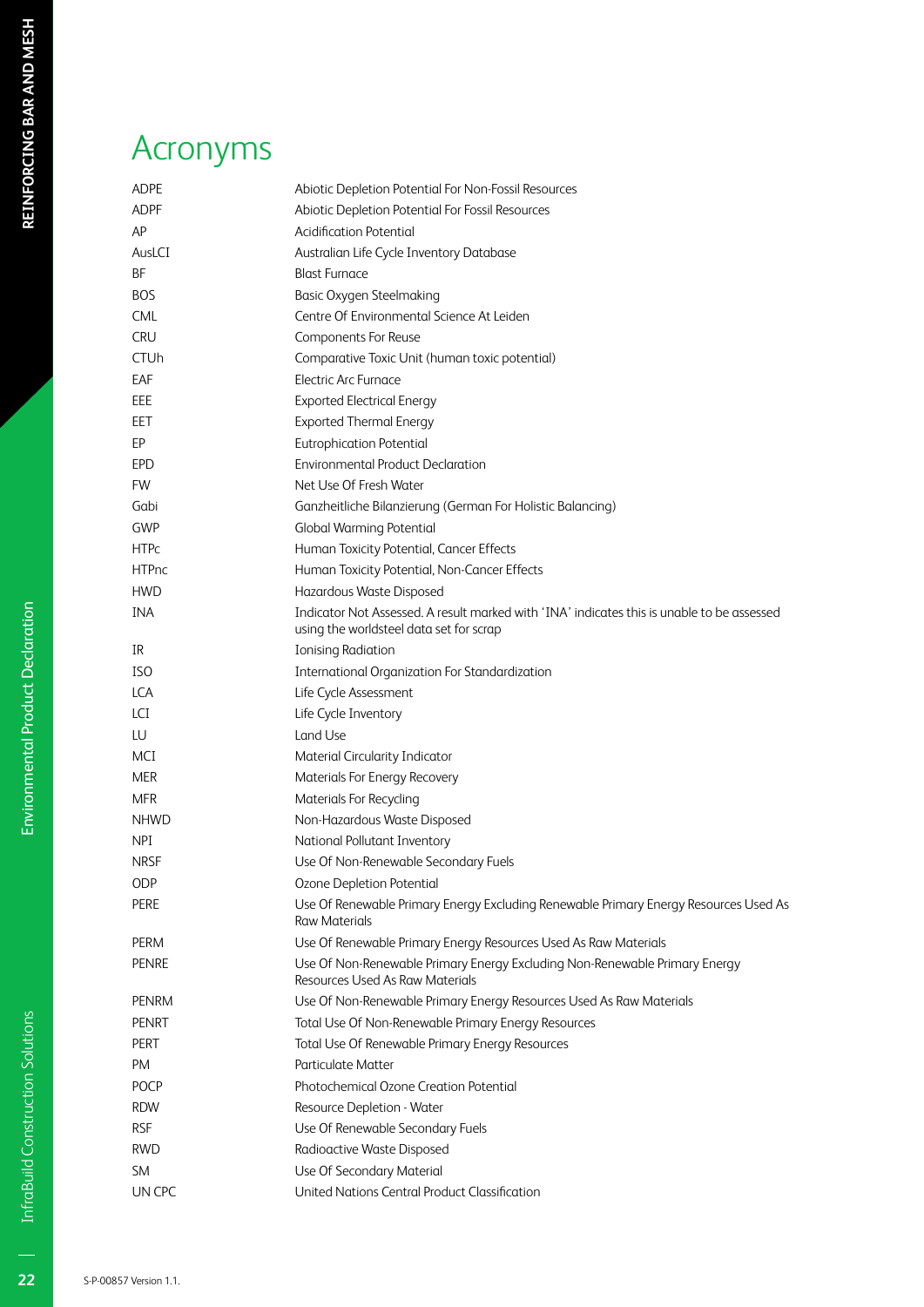23

## References

- CEN. (2012). EN 15804:2012+A1:2013; Sustainability of construction works Environmental product declarations Core rules for the product category of construction products. Brussels: European Committee for Standardization.
- Ellen McArthur Foundation. (2015) Circularity Indicators: An approach to measuring circularity. Available: https://www.ellenmacarthurfoundation.org/assets/downloads/insight/Circularity-Indicators\_Project-Overview\_May2015.pdf
- EPD Australasia (2018). Instructions of the Australasian EPD Programme V3.0, 2018-09-18. Retrieved from https:// epd-australasia.com/wp-content/uploads/2018/09/Australasian-Annex-to-GPI\_3.0-2018.pdf
- Frischknecht, R., Braunschweig, A., Hofstetter, P., & Suter, P. (2000). Human health damages due to ionising radiation in life cycle impact assessment. Environmental Impact Assessment Review (20), 159-189.
- Grant, T., Renouf, M. A., Sevenster, M., Ridoutt, B., Ximenes, F., Logie, J., . . . Lane, J. (2016). Best Practice Guide to Life Cycle Impact Assessment in Australia. Australian Life Cycle Assessment Society. Retrieved from www.alcas.asn.au
- Greco, S.L., Wilson, A.M., Spengler J.D., and Levy J.I. (2007). Spatial patterns of mobile source particulate matter emissions-to-exposure elationships across the United States. Atmospheric Environment (41), page 1011-1025.
- Green Building Council of Australia (2019). Green Star Design & As Built v1.3 Submission Guidelines. Retrieved from https://new.gbca.org.au/rate/rating-system/design-and-built/.
- Guinée, J. B., Gorrée, M., Heijungs, R., Huppes, G., Kleijn, R., de Koning, A., . . . Huijbregts, M. (2002). Handbook on life cycle assessment. Operational guide to the ISO standards. Dordrecht: Kluwer.
- IEPDS. (2019). PCR 2012:01, Construction products and Construction services, Version 2.31, 2019-12-20. The Internatinal EPD® System. Retrieved from http://www.environdec.com/en/PCR/Detail/?Pcr=8098.
- ISO (2006). ISO 14025:2006; Environmental labels and declarations Type III environmental declarations Principles and procedures. Geneva: International Organization for Standardization.
- Milà i Canals, L., Romanyà, J., & Cowell, S. J. (2006). Method for assessing impacts on life support functions (LSF) related to the use of 'fertile land' in Life Cycle Assessment (LCA). Journal of Cleaner Production, 15, 1426-1440.
- Pickin, J., Randell, P., Trinh, J., & Grant, B. (2018). National Waste Report 2018. Australia: Department of the Environment and Energy.
- Rabi, A. and Spadaro, J.V. (2004). The RiskPoll software, version is 1.051 (dated August 2004). www.arirabl.com.
- Ridoutt, B. G., & Pfister, S. (2012). A new water footprint calculation method integrating consumptive and degradative water use into a single stand-alone weighted indicator; in Int J Life Cycle Assess (Received: 29 February 2012; Accepted: 8 June 2012 ed.). Springer-Verlag.
- Rosenbaum, R. K., Bachmann, T. M., Swirsky Gold, L., Huijbregts, M., Jolliet, O., Juraske, R., . . . Hauschild, M. Z. (2008). USEtox—the UNEP-SETAC toxicity model: recommended characterisation factors for human toxicity and freshwater ecotoxicity in life cycle impact assessment. Int J Life Cycle Assess, 13(7), 532–546.
- Sphera (2020); GaBi Databases 2020. http://www.gabi-software.com/support/gabi/gabi-database-2020-lcidocumentation/.
- Standards Australia (2019). AS/NZS 4671, Steel for the reinforcement of concrete. SAI Global.
- thinkstep-anz (2020); InfraBuild EPD Background Report v1.0. 24/08/2020.